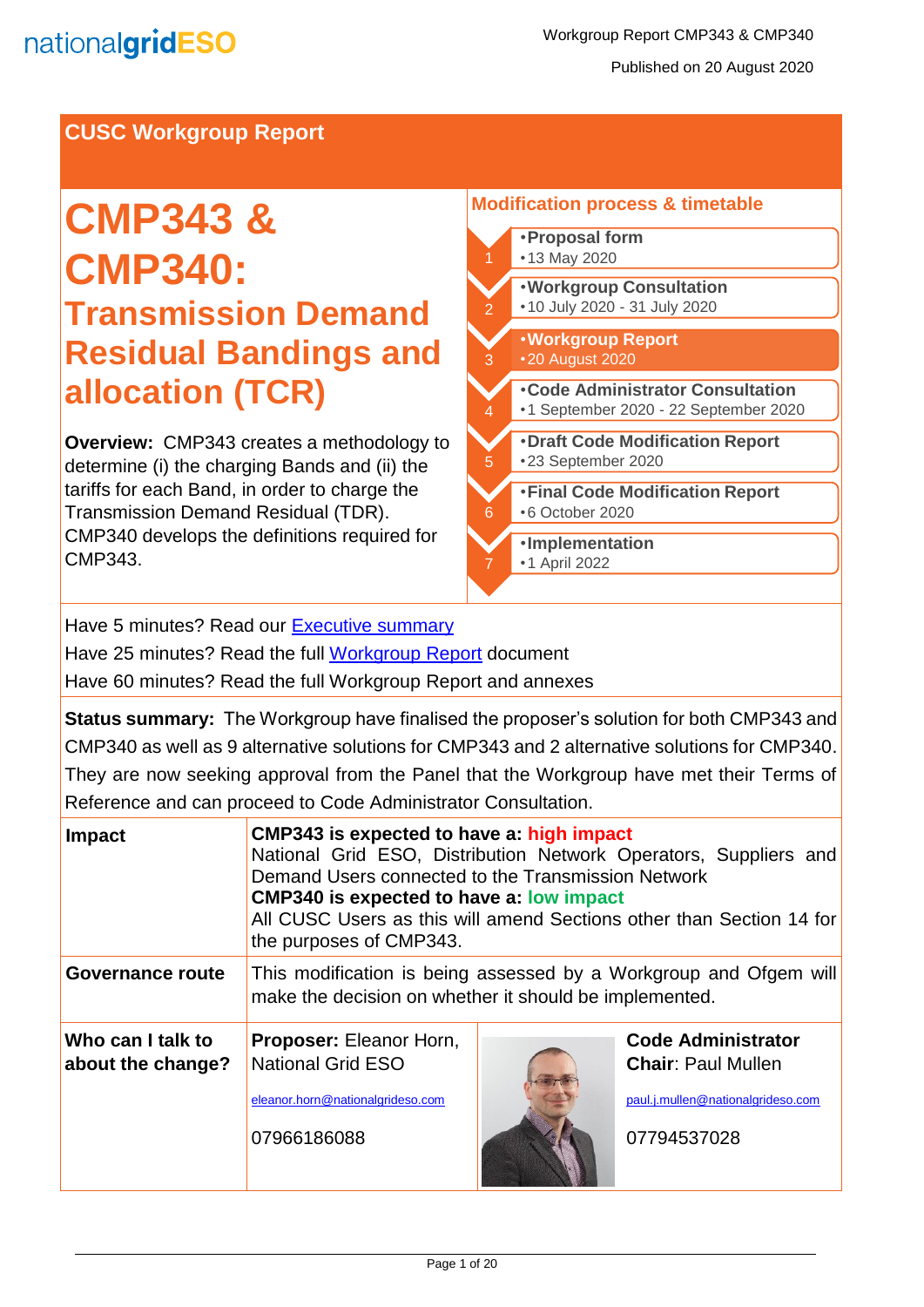#### **Executive Summary**

CMP343 will deliver part of Ofgem's TCR direction<sup>1</sup> concerning the Transmission Demand Residual (TDR) by creating a methodology by which the residual element of demand Transmission Network Use of System (TNUoS) tariffs can be apportioned to Half Hourly (HH) and Non Half-Hourly (NHH) demand, and a separate methodology to determine the 'Bands' against which the residual element of demand TNUoS is levied. CMP340 will provide the definitions required for CMP343.

#### **What is the issue?**

l

Currently, network cost recovery incentivises inefficient actions and there are differences in treatment across transmission and distribution. The full rationale for this change can be found in Ofgem's TCR direction.

#### **What is the solution and when will it come into effect?**

**Proposers solution (CMP343):** The ESO will determine and publish the Bands that apply at each voltage level. The ESO will create these by segregating transmission connected demand by consumption in accordance with the requisite percentiles.

Key aspects of this solution are set out in the following table:

| The locational charge                     | A single charging     | A volumetric,           | Implementation    |
|-------------------------------------------|-----------------------|-------------------------|-------------------|
| is floored at £0, in                      | <b>Band to charge</b> | p/kWh Residual          | date of 1 April   |
| demand zones, where                       | the TDR to            | charge for              | 2022 (as          |
| the locational demand                     | transmission          | <b>Unmetered Supply</b> | directed by the   |
| TNU <sub>o</sub> S tariff <sup>2</sup> is | connected sites       | <b>Final Demand</b>     | <b>Authority)</b> |
| negative                                  |                       | <b>Sites</b>            |                   |

**Alternative solutions (CMP343):** 9 Workgroup Alternative CUSC Modifications (WACMs) have been put forward by the Workgroup. WACMs 1 to 8 add the following variants to the Original solution:

- creating 2 or 4 transmission bands determined by percentiles of consumption rather than a single transmission band
- alternative options to flooring the locational charge at £0 in negative locational TNUoS charging zones. Note that these options only apply from 1 April 2022 to 31 March 2023.

WACM9 creates 2 transmission bands by segregating transmission connected demand by voltage rather than consumption; otherwise it is the same as the CMP343 Proposer's Solution Proposal.

**Proposers solution (CMP340):** Alter and add defined terms to Section 11 as necessary for the development of CMP343 Original Proposal and WACMs 1-5.

**Alternative solutions (CMP340):** Two alternative solutions have been raised for CMP340 so as not to add redundant definitions to the CUSC.

<sup>1</sup> [https://www.ofgem.gov.uk/publications-and-updates/targeted-charging-review-decision-and-impact](https://www.ofgem.gov.uk/publications-and-updates/targeted-charging-review-decision-and-impact-assessment)[assessment](https://www.ofgem.gov.uk/publications-and-updates/targeted-charging-review-decision-and-impact-assessment)

<sup>&</sup>lt;sup>2</sup> £/kW for HH metered users based on consumption over triad or p/kWh for NHH metered users based on 4-7PM chargeable volume.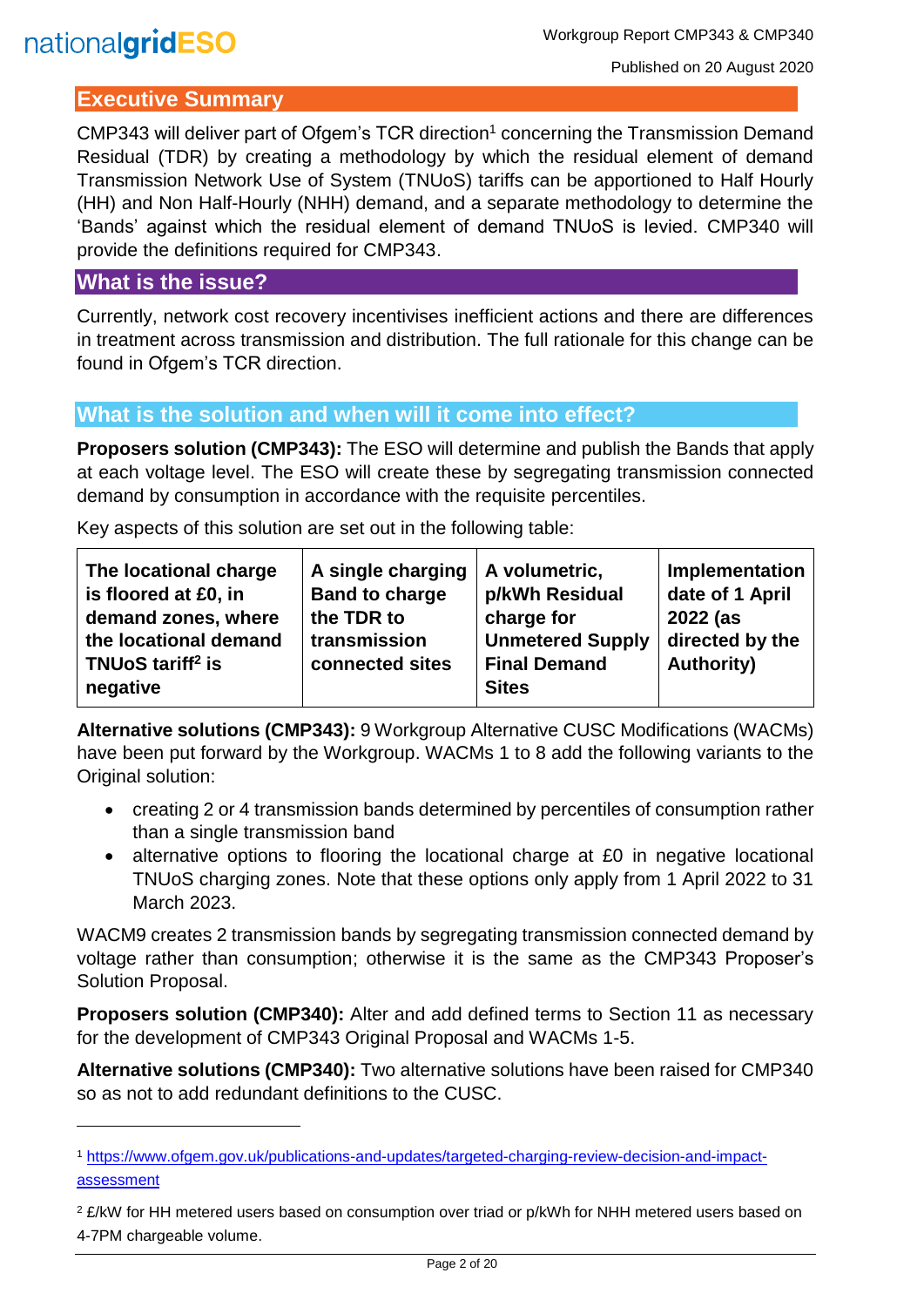- CMP340 WACM1 relates to the Section 11 defintions needed for CMP343 WACMs 6-8.
- CMP340 WACM2 relates to the Section 11 defintions needed for CMP343 WACM 9.

The CMP340 solution to be implemented is dependent on which CMP343 solution chosen is by the Authority.

## **Workgroup conclusions (CMP343):**

The Workgroup concluded by majority that the Original, WACM1, WACM2, WACM3, WACM4, WACM5 and WACM9 better facilitated the CUSC Objectives than the Baseline. However, there was support for WACM6, WACM7 and WACM8.

## **Workgroup conclusions (CMP340):**

The Workgroup concluded unanimously that the Original, WACM1 and WACM2 all better facilitated the CUSC Objectives than the Baseline.

**Implementation date (CMP343 & CMP340):** 1 April 2022.

# **What is the impact if this change is made?**

**(CMP343)** This is a large-scale change that will require amendments and consequential changes to all Supplier and DNO processes.

**(CMP340)** Low impact to all CUSC parties as this to add/amend definitions in the code.

## **Interactions**

l

CMP343 and CMP340 are two of five CUSC modifications which will change the way the Transmission Demand Residual (TDR) is calculated and charged as per [Ofgem's TCR](https://www.ofgem.gov.uk/publications-and-updates/targeted-charging-review-decision-and-impact-assessment)  [SCR Direction](https://www.ofgem.gov.uk/publications-and-updates/targeted-charging-review-decision-and-impact-assessment)<sup>3</sup>

- CMP343 develops a methodology for the TDR to be applied only to 'Final Demand' consumers on a 'Site' basis, being a Final Demand Site.
- CMP340 provides the definitions required for CMP343, to areas in CUSC outside of Section 14.
- CMP334 defines "Final Demand" and "Single Site" and, as a consequence, what a "Final Demand Site" and what a "Non-Final Demand Site" is. DCUSA Change Proposal DCP359<sup>4</sup> looks to mirror what CMP334 is seeking to do, in the DCUSA. The modifications have been run alongside each other to ensure consistency in the definitions.
- CMP335 and CMP336 update the post-tariff processes within CUSC.

<sup>3</sup> <https://www.ofgem.gov.uk/publications-and-updates/targeted-charging-review-decision-and-impact-assessment>

<sup>4</sup> <https://www.dcusa.co.uk/wp-content/uploads/2020/01/DCP-359-Change-Proposal-Form-v1.0.pdf>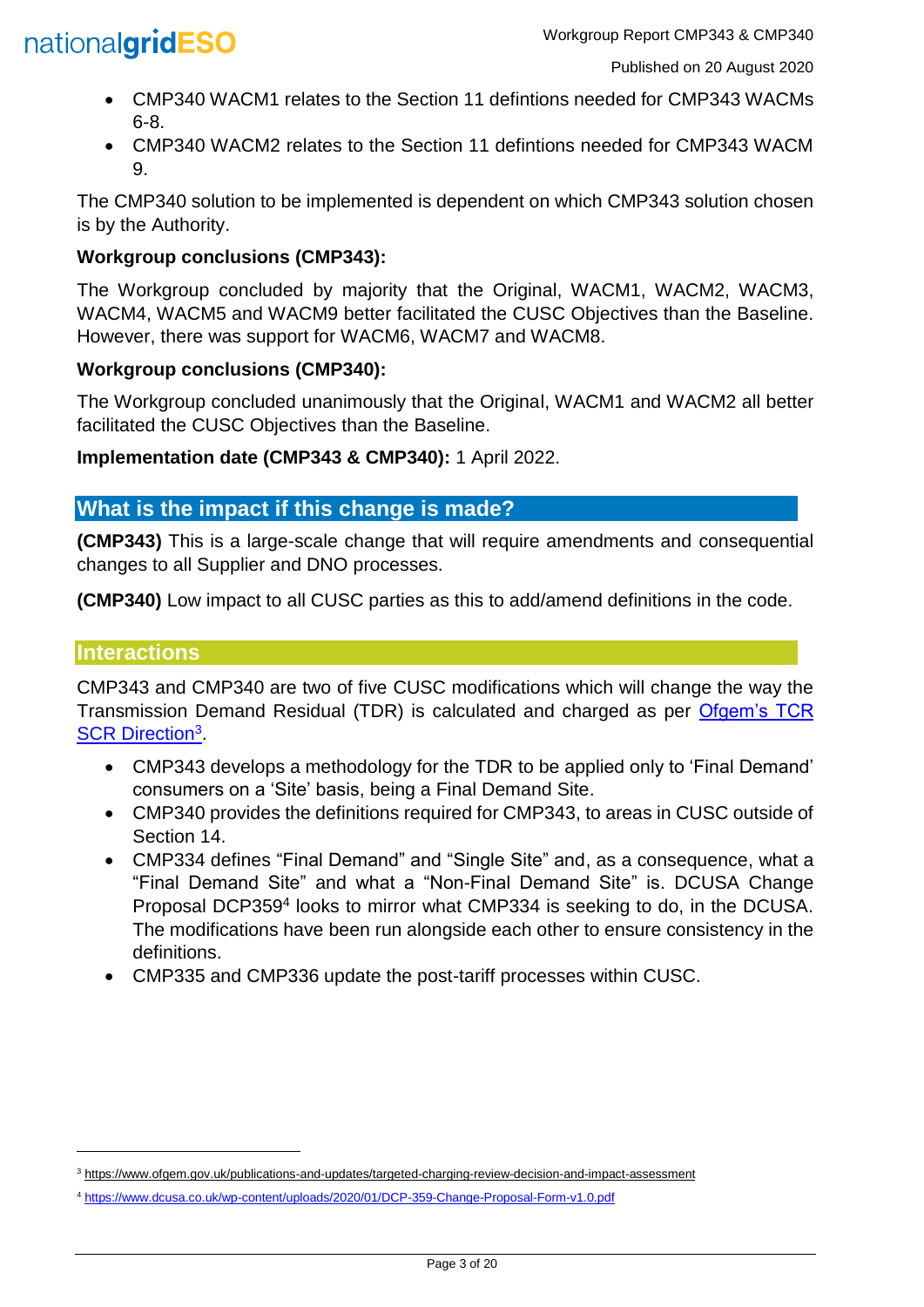

The table below summarises which aspects of the TCR SCR Direction will be covered in each modification.

| <b>CUSC</b>  | <b>CMP343 &amp; CMP340</b>                                                                                                                                    |               | <b>CMP334</b>                                                                                                                                  |                                            |                                                                                                                                              | <b>CMP335/CMP336</b>                        |  |
|--------------|---------------------------------------------------------------------------------------------------------------------------------------------------------------|---------------|------------------------------------------------------------------------------------------------------------------------------------------------|--------------------------------------------|----------------------------------------------------------------------------------------------------------------------------------------------|---------------------------------------------|--|
|              | Creates a methodology<br>to determine (i) the<br>charging Bands and (ii)<br>the tariffs for each<br>Band.<br>Develops the definitions<br>required for CMP343. |               | Identifies who will be<br>liable to pay the TDR by<br>defining 'Final Demand',<br>Site', 'Final Demand<br>Site' and 'Non-Final<br>Demand Site' |                                            | Updates all of the 'post<br>tariff setting' processes<br>(e.g. Band allocation,<br>securitisation etc) to<br>reflect the TDR<br>methodology. |                                             |  |
| <b>DCUSA</b> | <b>DCP358</b>                                                                                                                                                 | <b>DCP359</b> |                                                                                                                                                | <b>DCP360</b>                              |                                                                                                                                              | <b>DCP361</b>                               |  |
|              | <b>Determines</b><br><b>Banding</b><br>boundaries                                                                                                             | should pay    | <b>Determines</b><br>which customers                                                                                                           | Allocates to<br>Bands and<br>interventions |                                                                                                                                              | Determines the<br>calculation of<br>charges |  |
| <b>BSC</b>   | P402                                                                                                                                                          |               |                                                                                                                                                |                                            |                                                                                                                                              |                                             |  |
|              | Establishes the processes and data flows to enable Elexon to collect<br>aggregate data from DNOs, and subsequently provide the required data to<br>NGESO.     |               |                                                                                                                                                |                                            |                                                                                                                                              |                                             |  |

### **Contents**

This document is the CMP343 & CMP340 **Workgroup Report.** This document outlines;

- **What is the issue?**
- **What is the solution?**
	- Proposer's solution
	- Workgroup considerations
	- Workgroup consultation summary
	- Legal text
- **What is the impact of this change?**
	- Workgroup vote
- **When will the change take place?**
- **Acronyms, key terms and reference material**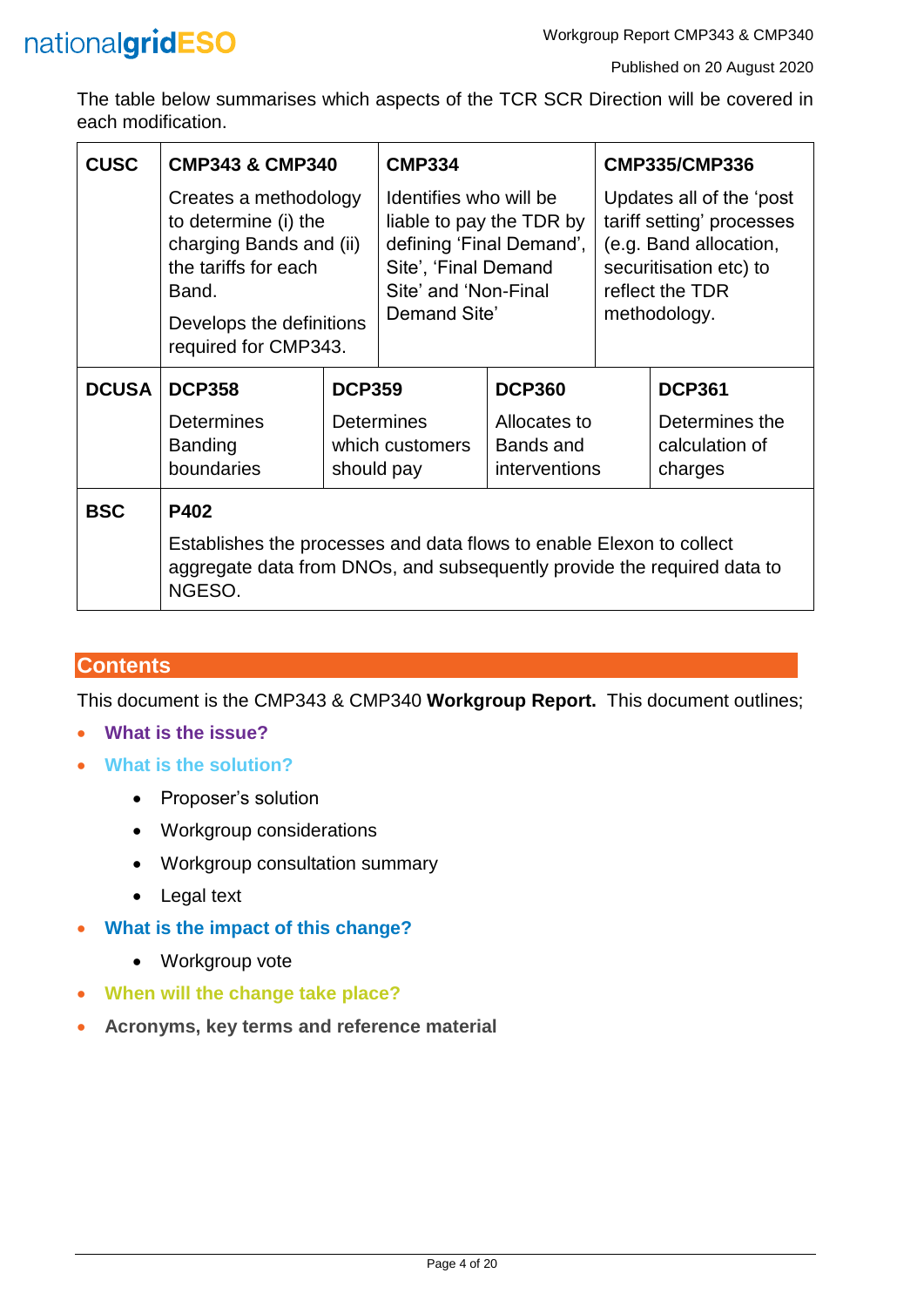### **What is the issue?**

#### <span id="page-4-0"></span>**What is the issue?**

Currently, network cost recovery incentivises inefficient actions and there are differences in treatment across transmission and distribution. The full rationale for this change can be found in Ofgem's [Targeted Charging Review Significant Code Review \(TCR SCR\)](https://www.ofgem.gov.uk/system/files/docs/2019/12/full_decision_doc_updated.pdf)  [Decision.](https://www.ofgem.gov.uk/system/files/docs/2019/12/full_decision_doc_updated.pdf)

#### **What is the solution?**

#### **Differences between CMP343 and CMP332**

CMP343 Original Solution is broadly the same as the CMP332 Original Solution with 2 key differences:

- Implementation Date will be 1 April 2022 rather than 1 April 2021; and
- Acting on feedback from respondents to the CMP332 Workgroup Consultation, ESO are now adopting a volumetric approach to UMS. Broadly ESO agree with the concerns from industry that including UMS sites in the LV no-MIC band could lead to gaming to avoid the Transmission Demand Residual charge.

#### **Proposer's solution (CMP343)**

In summary CMP343 will:

- 1. Create a new methodology for determining charging bands for TDR, based on the methodology in Ofgem's decision;
- 2. Create a new methodology to split TDR cost to these bands, based on Final Demand at Single Sites; and
- 3. Establish a process for a periodic review of the TDR methodology.

This modification has been directed by the Authority to deliver:

- A methodology to appropriately split residual recovery between HH and NHH demand, by voltage level, including the creation of a separate residual tariff for Unmetered Supply (UMS) volumes;
- The application of residual charges to Final Demand only, levied on a Single Site basis;
- Charging Bands, set at the  $40<sup>th</sup>$ , 70<sup>th</sup> and 85<sup>th</sup> percentiles of either Maximum Import Capacity (MIC) or, where no MIC has been agreed between DNO and consumer, consumption values in kWh, for each of the following category of consumer:
	- o LV-Connected Non-Domestic Demand Sites with a Maximum Import Capacity;
	- o LV-Connected Non-Domestic Demand Sites without a Maximum Import Capacity; and
	- o Separately, HV-Connected and EHV-Connected demand Sites (both with Maximum Import Capacities).
- A methodology to apportion the residual to each Band within each of these voltagebased categories, where the total value paid by demand in each Band is directly proportional to that Band's consumption as a percentage of total national (gross) consumption, such values to be recovered through specific residual Tariffs which must be the same for each demand Site within a Band;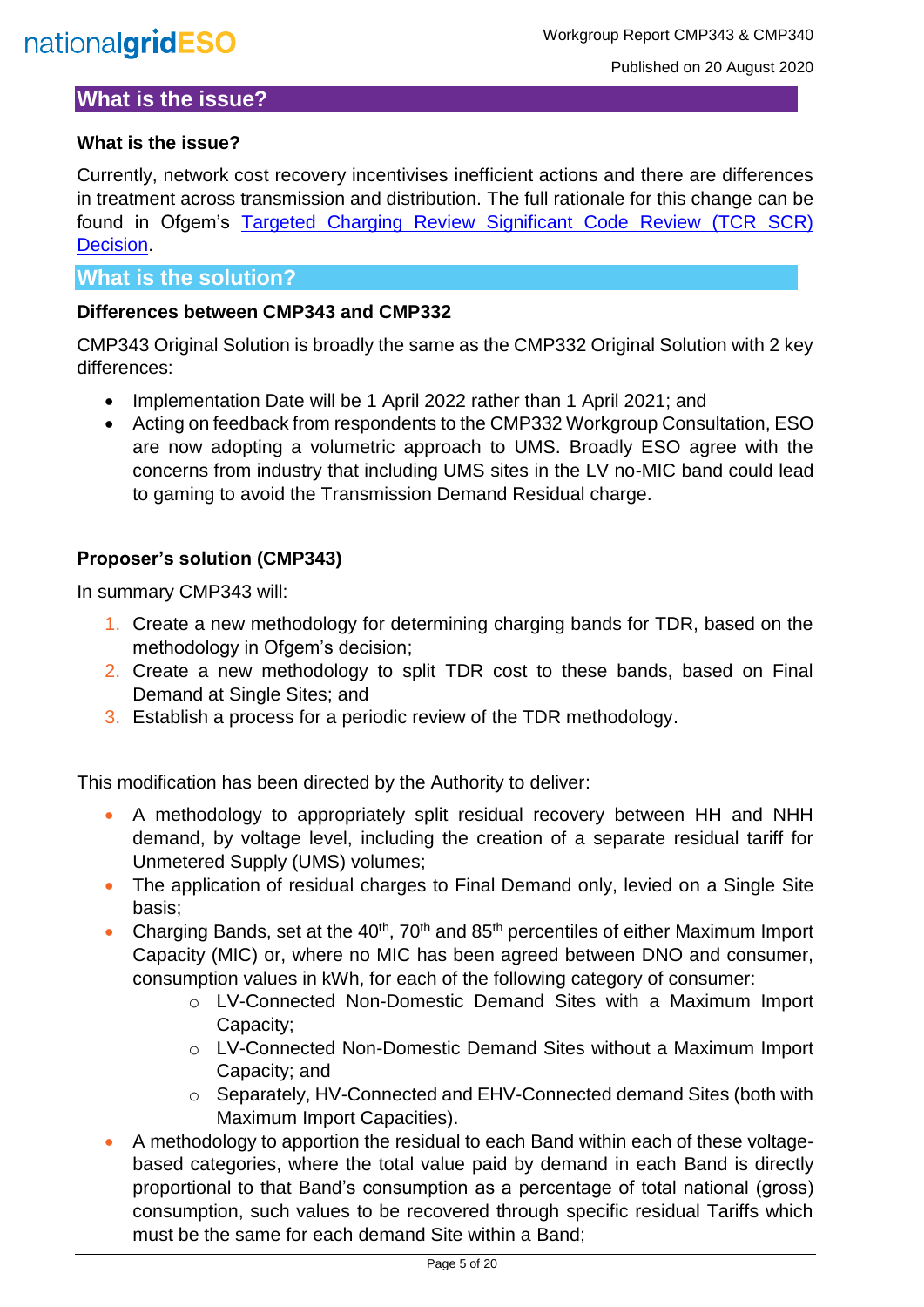- A residual charge, or a set of charges for Sites connected directly to the Transmission Network;
- A single residual charge for Domestic Sites;
- A single p/kWh residual tariff for Final Demand Unmetered Supplies; and
- A process to review the Bands and, separately, the finalisation of a residual charge Tariff structure, including a consideration of a pence per Site per day option.

National Grid ESO (NGESO), on receipt of total annual national gross consumption, split by Measurement Class, and the site aggregate MVA value of MICs agreed between consumers and DNOs, will determine and publish the Bands that apply at each voltage level, having calculated the Bands in accordance with the requisite percentiles.

NGESO will have an obligation, following approval of DCP358 by the Authority, for it or its nominated Agent to determine and publish the Bands by 31 October 2020 in advance of the commencement of the Onshore Transmission Owner price control in April 2021. For subsequent Onshore Transmission Owner price controls this Band setting exercise will be repeated.

The following table summarises how the Charging Bands will be determined:

# 1. Proposed Structure of Demand TNUoS tariffs from 2022



The following slide explains how the demand residual tariffs would be calculated once the charging Bands had been determined. This includes a new UMS Residual tariff: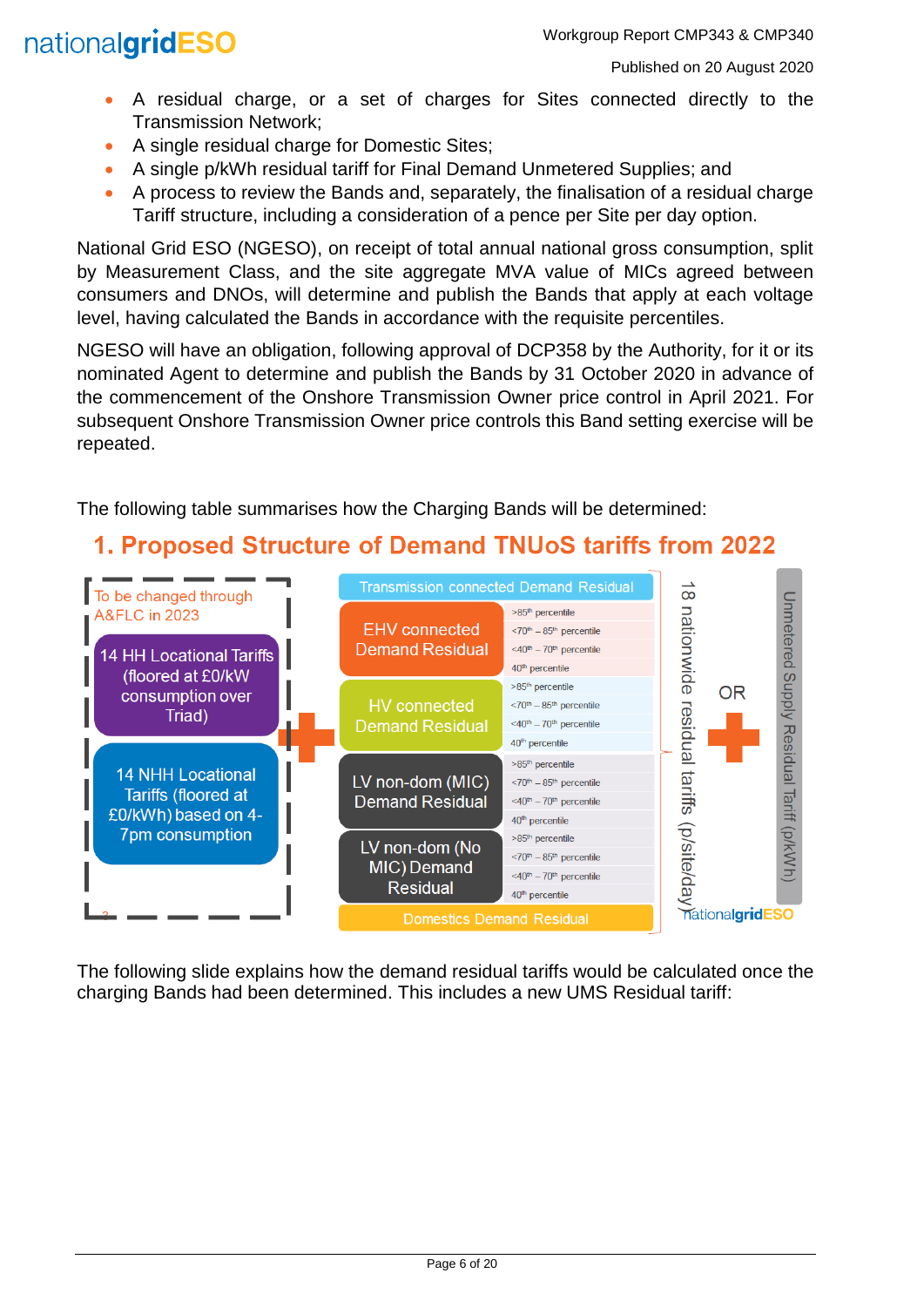Published on 20 August 2020

# How the total TNUoS Demand Residual (TDR) could be calculated

|         | The potential process for determining TDR;                                                                                                                                                       | <b>Domestic</b>                                                                                                                                    |
|---------|--------------------------------------------------------------------------------------------------------------------------------------------------------------------------------------------------|----------------------------------------------------------------------------------------------------------------------------------------------------|
| (A)     | Embedded<br>Demand TNUoS<br>Generation<br>TO MAR $(E)$ -<br>TNUoS Value (£)<br>Export Tariff (£)<br>Value $(E)$                                                                                  | 2.<br>LV no Maximum Import Capacity<br>3<br>LV with Maximum Import Capacity<br><b>High Voltage</b><br>4.                                           |
| $(B)^*$ | Zonal HH tariffs<br>Zonal gross peak<br><b>Expected Zonal</b><br>X<br>demand (MW)<br>(E/MW)<br>revenue $(E)$                                                                                     | 5.<br><b>Extra High Voltage</b><br>6.<br><b>Transmission</b>                                                                                       |
| $(C)^*$ | Zonal HH tariffs<br>Zonal Triad<br><b>Recovered HH</b><br>$=$<br>X<br>(£/MW)<br>demand (MW)<br>Zonal Value $(E)$                                                                                 | <b>Unmetered Supplies (UMS)</b><br>7<br><40 <sup>th</sup> percentile<br>a.<br>$=$ >40 <sup>th</sup> percentile < 70 <sup>th</sup> percentile<br>b. |
| $(D)^*$ | "NHH Zonal Recovery Value" (£)<br>(B)<br>(C)<br>$=$                                                                                                                                              | $\approx$ 70 <sup>th</sup> percentile <85th percentile<br>$C_{\rm{m}}$                                                                             |
| $(E)^*$ | NHH Chargeable<br>NHH Locational<br>(D)<br>$=$<br>Zonal Volume (MWh)<br>Tariff (£/MWh)                                                                                                           | $=$ >85 <sup>th</sup> percentile<br>d.                                                                                                             |
| (F)     | TDR Value (£)<br>$\Sigma(C)$<br>$\Sigma(D)$<br>(A)<br>$\equiv$                                                                                                                                   |                                                                                                                                                    |
| (G)     | 7 'usage groups'<br>Take (F) and apply a methodology<br>4 percentiles<br>to spread value across bandings<br>$=$ ~18-21 tariff bands<br>And 1 UMS Tariff<br>* Step run in isolation for each zone | Convert banding values into<br>tariffs (p/site/day for Final<br>Demand Sites or p/kWh for<br>UMS demand)                                           |

# 2. How will costs be split between the residual bands?

- Levy the locational components from Tariff & Transport model to NHH and HH volumes
- Identify the Total Amount remaining (including the Embedded Export Tariff)
- Determine the residual p/site/day for each of the 18 bands & UMS p/kWh tariff.



There will be a periodic review of the TDR methodology at the start of each new price control.

#### **Proposer's solution (CMP340):**

Amend the CUSC where necessary to support the Original Proposal and any Workgroup Alternative CUSC Modification Proposals as raised by the CMP343 Workgroup.

### **Workgroup Considerations**

The Workgroup convened twice to discuss the perceived issue, detail the scope of the proposed defect, devise potential solutions and assess the proposal in terms of the Applicable CUSC Objectives.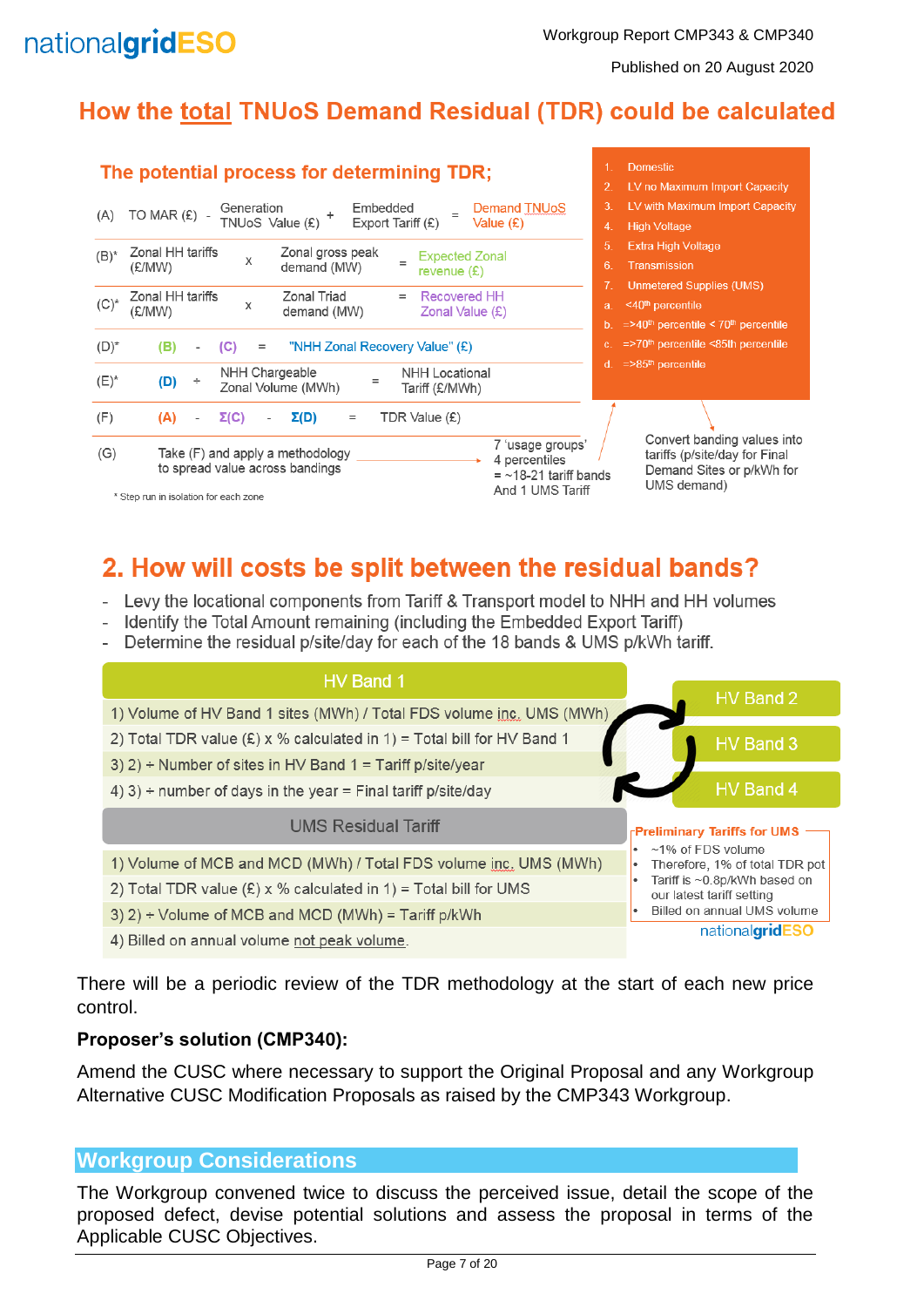The CMP343 Workgroup took into account the previous work done for CMP332 and noted the changes between CMP332 and CMP343. A Workgroup Consultation was run for CMP332 between 6 and 27 February 2020. See Annex 5-7 for the CMP332 Workgroup Consultation, Summary and responses.

The CMP343/340 Workgroup held their Workgroup Consultation between 10 – 30 July 2020 and received 13 responses which included 1 confidential response. The full nonconfidential responses and a summary of the responses can be found Annexes 13 and 14.

The main themes that came out of the consultation were:

- Support across a range of options; however, there is need to ensure consistency as much as possible across Transmission and Distribution;
- Respondents were broadly happy with the delayed implementation date: however, there were still some who felt 2022 was too early;
- The Workgroup were asked to consider whether Transmission connected sites can be charged/allocated based on allowed/agreed capacity or voltage rather than consumption.
- On the number of transmission bands:
	- $\circ$  The majority were supportive of having just 1 transmission band given the low numbers of transmission sites, as this avoids creating 'cliff edges' at the band boundaries and there is no risk of gaming;
	- $\circ$  There was some support for having 4 transmission bands, as this avoids distortive charges between small and large sites and delivers more cost reflective prices to sites connected at Transmission;
	- o No respondent opted for 2 transmission bands; however, there was general agreement that 85% would be the most appropriate percentile split.
- On the treatment of zones that have a negative locational tariff:
	- o There was majority support for flooring the locational tariff to £0/kW as this minimises the risk of incentive for demand sites to consumer more power at peak times;
	- o There was some support for no flooring as this appears to be consistent with Ofgem's Direction;
	- $\circ$  There was also some support for the  $E\$ site/day locational adjustment to negative locational charges, although others believed this was too complex to introduce for 1 Charging Year.
- There was support for charging UMS on a volumetric basis.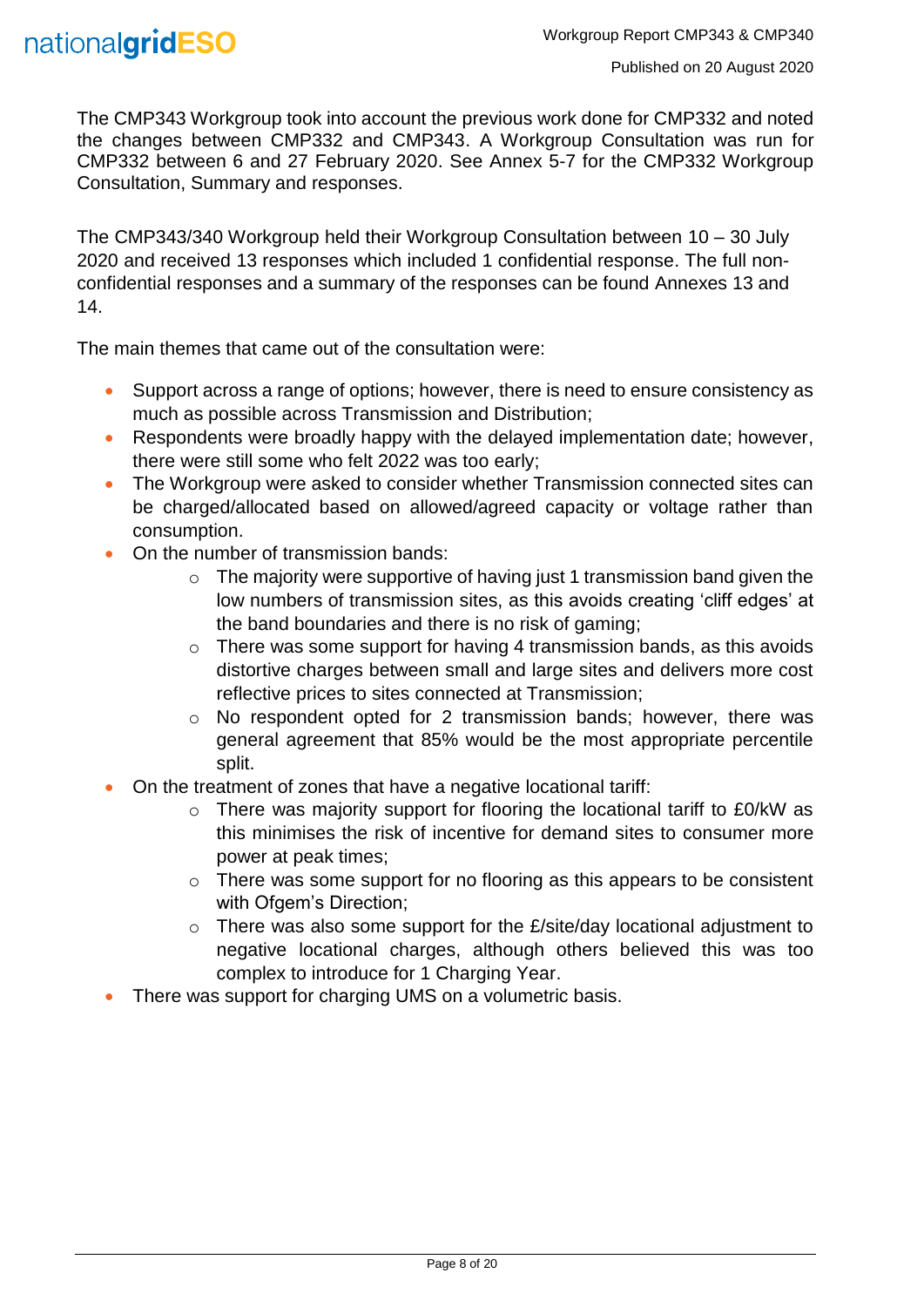

l

The below summarises the main aspects of the Proposer's solution that have been discussed in the CMP332, and CMP343/340 workgroups. This section of the report details each aspect in term.

| A single charging<br><b>Band to charge</b><br>the TDR to<br>transmission<br>connected sites | A volumetric,<br>p/kWh Residual<br>charge for<br><b>Unmetered Supply</b><br><b>Final Demand</b> | Implementation<br>date of 1 April<br>2022 (as<br>directed by the<br><b>Authority)</b> |
|---------------------------------------------------------------------------------------------|-------------------------------------------------------------------------------------------------|---------------------------------------------------------------------------------------|
|                                                                                             |                                                                                                 |                                                                                       |
|                                                                                             |                                                                                                 | <b>Sites</b>                                                                          |

#### **Treatment of zones that have a negative locational tariff**

#### **Option A) Floor the locational tariff to £0/kW<sup>6</sup> (Proposer's solution)**

The Proposer continues to believe following discussions within the CMP332 workgroup that, pending the outcome of the Access and Forward-Looking Charges SCR, the existing floor of £0 on demand tariffs should be retained, such that in zones where the locational element of the tariff (or the new, solely locational demand tariff) is negative as an outcome of either the DC Load Flow Investment Cost Related Pricing DCLF ICRP model ("Transport model") or the above NHH allocative methodology, it is floored at £0 and demand users are not paid to import over peak periods, as is the case today.

The Workgroup considered the combined effect of the proposed demand residual changes and the existing negative locational charges and raised the following concerns:

- Maintaining negative demand locational changes, with the TCR SCR directed changes, will mean some users will be paid TNUoS for their use of the transmission system over TRIAD. This could create a perverse incentive for Demand Users to consume over these periods;
- This incentive could cause congestion at Distribution Network level in negatively charged zones, due to an increase in peak demand at lower voltages, as there is now an incentive to increase demand, rather than a signal to reduce demand at peak times.
- Increasing demand at times of peak system demand in zones with negative locational tariff could push up wholesale prices across Great Britain.
- Flooring the locational demand tariff at £0/kW would, based on the 2019/20 Charging Year, cause distributional effects of  $\sim$  £200m on the Residual value as 8 of the 14 demand zones (based on Charging Year 2020-21) have negative locational demand tariffs.
- Flooring the locational tariff at £0/kW would weaken the locational price signal by setting 8 zones to be the same and reducing cost-reflectivity.

<sup>5</sup> £/kW for HH metered users based on consumption over triad or p/kWh for NHH metered users based on 4-7PM chargeable volume.

<sup>6</sup> Intention is to floor the locational tariff at £0/kW only and not to floor (at £0/kW) the gross tariffs (locational + residual)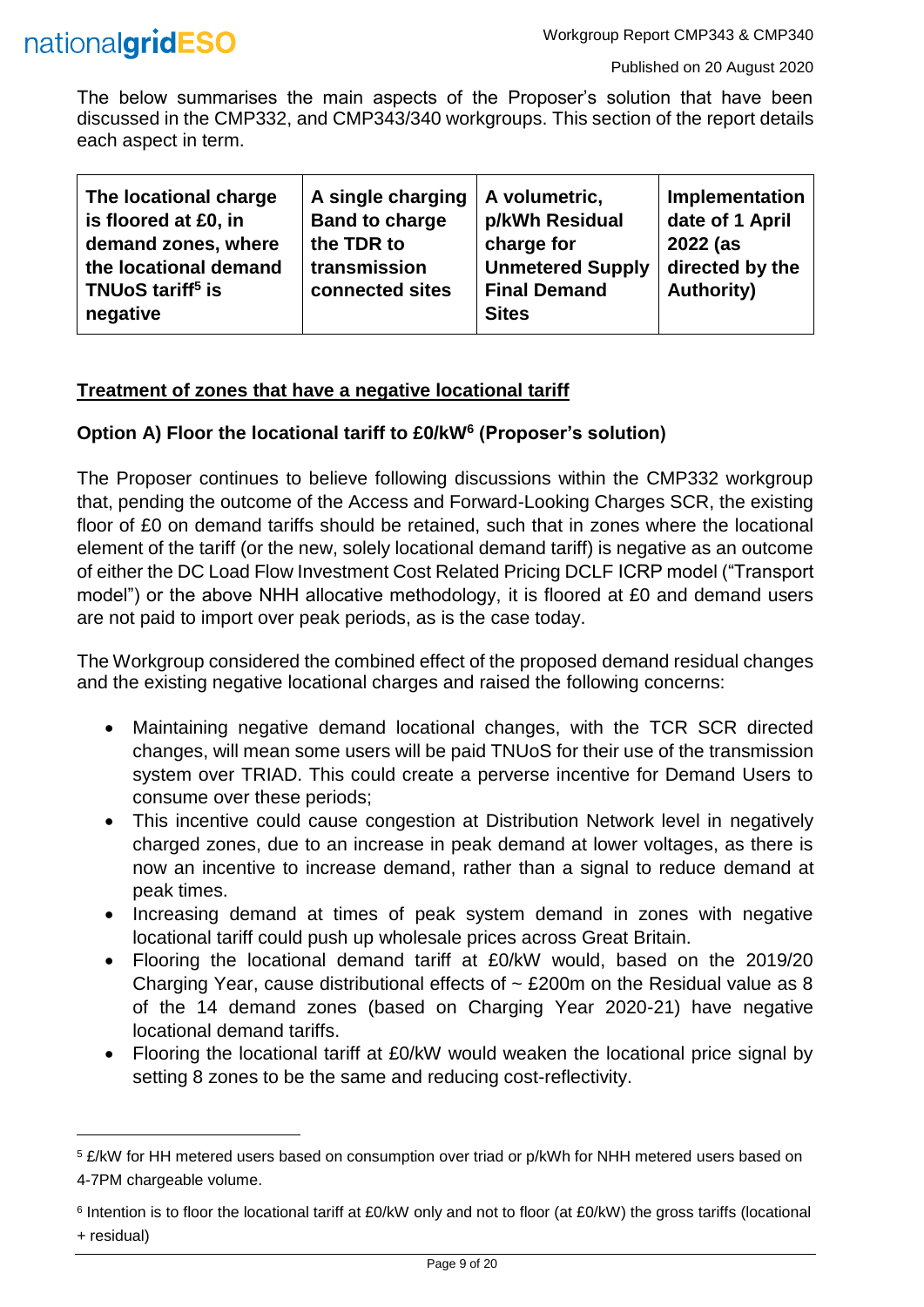

Noting that the ESO Original Proposal is to floor the locational demand tariff at £0/kW where the locational TNUoS demand tariff is negative, the CMP332 Workgroup had considered potential alternatives for other treatment of the negative demand locational charge. CMP343/340 Workgroup agreed that these options remain valid alternative solutions to consider. **However, these would be temporary solutions, which would be in place until the changes from the Access and Forward-Looking Charges SCR are implemented (2023).**

The 2 options are:

#### **Option B) Not to floor the tariffs – EDF**

Ofgem confirmed that they have not assumed flooring of the locational demand TNUoS tariffs at £0 in the modelling used to inform the TCR SCR Decision. Whilst there was no overwhelming support for this, some members of the Workgroup are concerned that the ESO's Original solution is not in line with the TCR SCR Decision and questioned whether Ofgem would approve this or alternatives to an Original solution that would interact with the ongoing AFLC SCR by removing the locational signal from 8 of the 14 demand tariff zones. Some Workgroup members suggested that a no flooring option would appear to comply with what was directed. Therefore, the Workgroup agreed that options should be put forward for this approach. See potential solutions 3-5 for more detail.

#### **Option C) Introduce a £/site/day locational adjustment to negative locational charges, to mitigate the distributional impact of flooring the locational tariff to zero - Npower**

In the treatment of negative locational charges, this seeks to introduce a  $E/\text{site}/\text{day}$ locational adjustment that aims to mitigate the distributional impact of flooring the locational tariff to zero so that there is no perverse incentive to consume more energy over peak periods.

To calculate the £ per zone adjustment, ESO would need to run the Tariff model twice, once with a floor of zero applied to the locational tariffs and then again without applying a floor to the locational tariffs, recording the revenue expected to be collected from each zone under both scenarios. See potential solutions 6-8 for more detail.

#### **Transmission banding**

Ofgem has given the Workgroup discretion to determine how to Band sites connected directly to the transmission network. Solutions that determine bands using consumption and voltage have been raised as alternative proposals. Solutions using capacity to determine bands were considered but not taken forwards – these are summarised in the table below.

#### **One transmission Band (Proposer's solution)**

The Original proposal is to charge the Transmission Demand Residual to Directly Connected Final Demand Sites through a single Charging Band. The Proposer shared some analysis which supported the proposal to have one charging Band for Transmission connected customers (as per paragraph 18 of the Direction - this is set out in Annex 8).

The Workgroup also considered Transmission banding, in respect of paragraph 35 of the Direction, which contains specific reference to Transmission banding options or exceptions for very small Transmission connected final demand sites. The analysis produced by the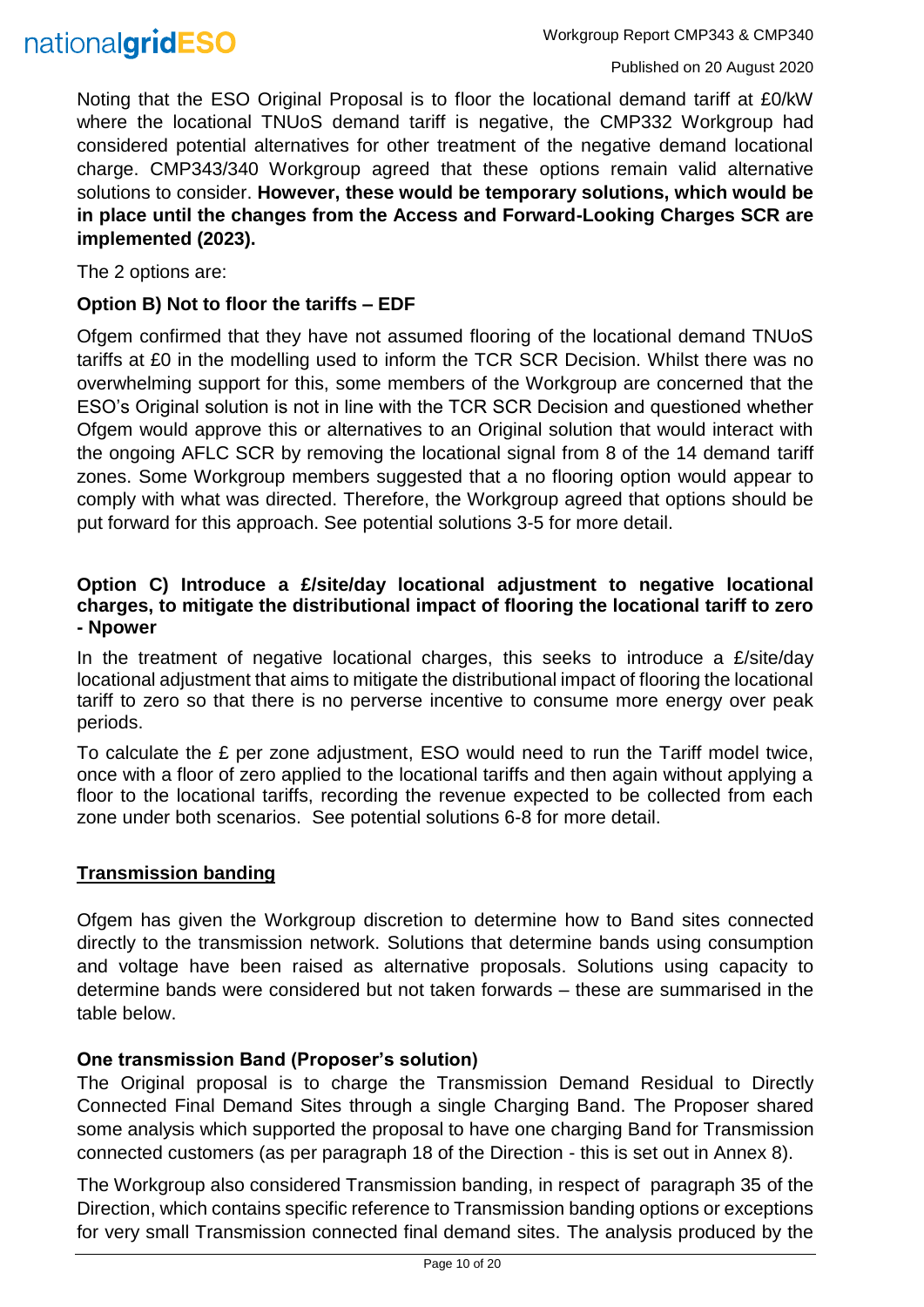ESO shows that the distribution of Transmission connected final demand sites by consumption has a long tail containing a small number of sites with very high annual consumption. This analysis encouraged the proposal of workgroup alternatives with either two Transmission bands (with the band boundary at the  $85<sup>th</sup>$  percentile), or four Transmission Bands (with the band boundaries at the  $40<sup>th</sup>$ , 70<sup>th</sup> and 85<sup>th</sup> percentiles, as used for the Distribution level).

#### **Transmission Bands determined by consumption - Analysis**

As part of the CMP332 Workgroup, the ESO identified what they believed to be Final Demand Sites and produced some analysis to show the comparison between having one, two or four transmission bands determined by consumption. The CMP343 Workgroup has updated this analysis following clarity on the definition for Final Demand Site as part of the CMP334 / DCP359 Workgroup discussions and has identified 4 additional sites that would be classed as Final Demand Sites. The analysis, which is set out in Annex 8, concludes that there is significant difference between Transmission Demand Residual Charges for each Transmission Band – given the materiality, this will encourage parties to dispute which band they sit within. This analysis is based on a number of assumptions (as set out in Annex 9).

#### **Two transmission Bands determined by consumption - EDF**

ESO developed a model to look at the effect on charges of having more than one transmission Band. There was a clear boundary line for creation of two Bands, which would mean there were no parties close to being in the lower Band. This was the 85<sup>th</sup> percentile of the Band, which fits in with the percentiles used in the TCR direction in the distribution Bandings. However, there was concern that those in the lower Band were still large consumers and would benefit from having the lower charge. Concerns were also raised in the Workgroup Consultation that two or four transmission bands create 'cliff edges' at the band boundaries and encourage customers to reconfigure their sites in order to benefit from cheaper Annual Tariffs.

#### **Four transmission Bands determined by consumption - EDF**

Four Bands were considered to avoid distortive charges between small and large sites and deliver more cost reflective prices to sites connected at Transmission. This is also consistent with the Banding approach for distribution connected sites.

EDF raised proposed solutions with variants of 2 and 4 transmission Bands. See table 1 for the proposed solutions raised by the Workgroup.

#### **Two Transmission Bands determined by voltage – NGESO**

All of the options presented in the CMP343 Workgroup Consultation had the number of Transmission bands determined in respect to percentiles of consumption. This is because a suitable proxy for capacity (MIC is used at Distribution) is not available for Transmission connected demand. One potential way of segregating transmission connected demand is by voltage rather than capacity or consumption. This alternative was therefore raised following the Workgroup Consultation.

In this alternative, Transmission connected Final Demand Sites are allocated into the below bands:

1. >132kV

 $2 \le -132kV$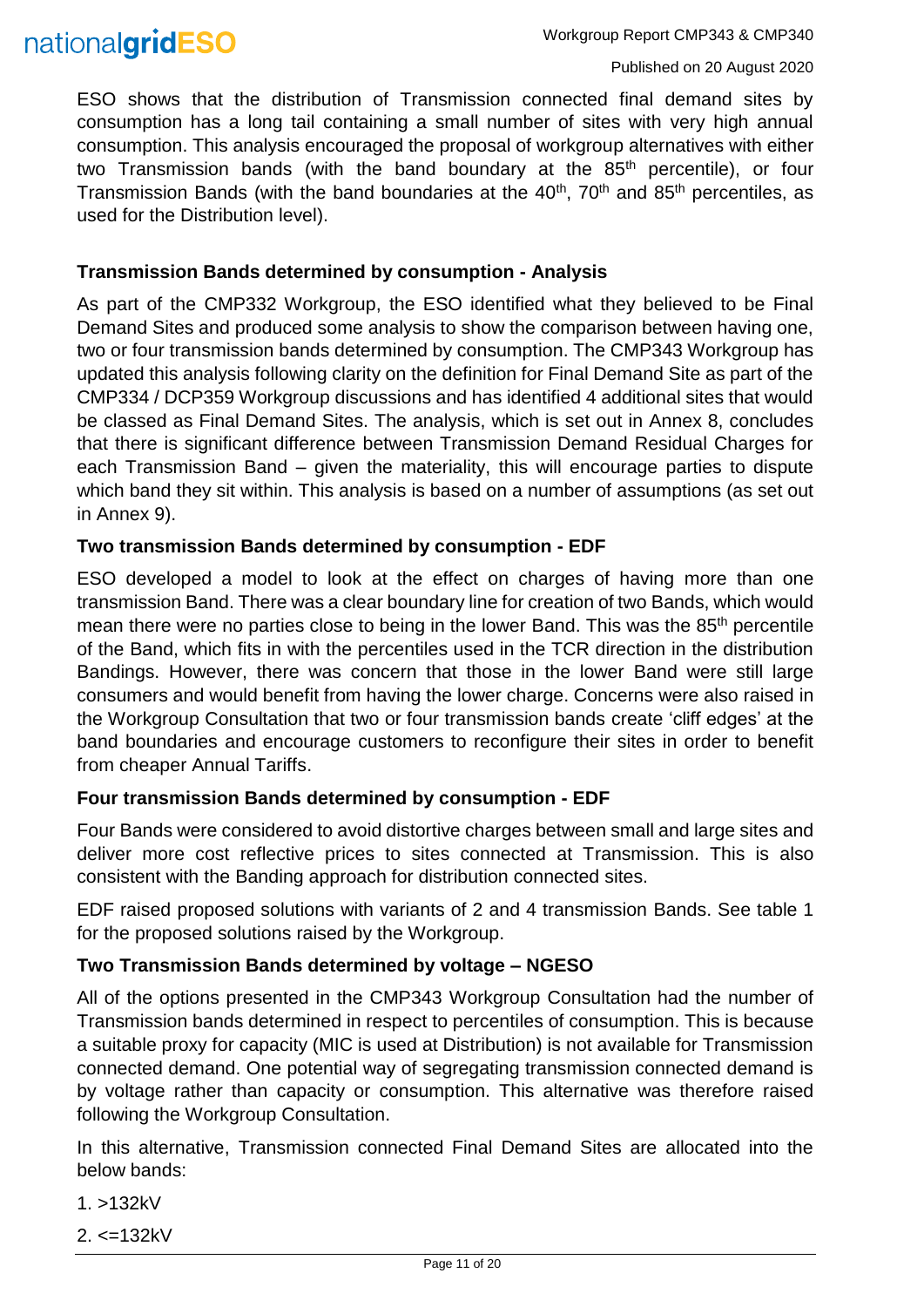There would be no further segregation (e.g. by percentiles) within a voltage level due the low numbers of sites that would occur in each band if this was to be applied. There would also be no additional voltage levels below 132kV (at this point) due to only 1 site having a connection (subject to the following point) at <132kV. This would require defining a new point from which this voltage is derived (i.e. the boundary between shared and sole use/User assets). Using the point of connection voltage is not suitable due to the effect of Transmission Connection Assets as illustrated in the Alternative Proposal form in Annex 11. Draft tariffs for this alternative can also be found in the Alternative Proposal (WACM9) in Annex 11.

This alternative also goes some way to protecting very small Transmission connected sites from high charges created by being banded with very large energy consumers. This proposal segments off sites connected at <=132kV from all other transmission connected sites. These sites on average consume a smaller annual volume of energy than the Transmission connected sites at higher voltages and separating them off into a different band could be seen to better align treatment between sites connected at 132kV across the whole of GB. However, the Workgroup also had concerns that there were relatively small energy consuming sites connected at >132kV which would not be adequately protected from unreasonably high charges under this solution.

| <b>Benefits</b>                           | <b>Pitfalls</b>                          |
|-------------------------------------------|------------------------------------------|
|                                           |                                          |
| More equivalent treatment between         | May influence what voltage potential     |
| 132kV transmission and 132kV              | connectees wish to use.                  |
| distribution connected sites              |                                          |
|                                           |                                          |
| Difficult to game without significant     | Can be gamed with significant            |
| engineering works                         | engineering works to change the          |
|                                           | connection design.                       |
|                                           |                                          |
| The TDR charge the band faces is          | The TDR charge a site pays doesn't       |
| directly proportional to the band's usage | directly reflect the site's usage of the |
|                                           | network (and therefore less cost-        |
|                                           | reflective).                             |
|                                           |                                          |
| Simpler and more transparent charging     | Potential mismatch between where the     |
| methodology                               | 'Site' boundary is and where the voltage |
|                                           | is taken                                 |
|                                           |                                          |
| Difficult to dispute                      | Assumes sites within a voltage band are  |
|                                           | similar                                  |
| More stable charges as not subject to     | Impacts legacy sites whose connection    |
| re-banding                                | voltage is a product of history          |
|                                           |                                          |

The benefits and pitfalls of this solution are summarised below.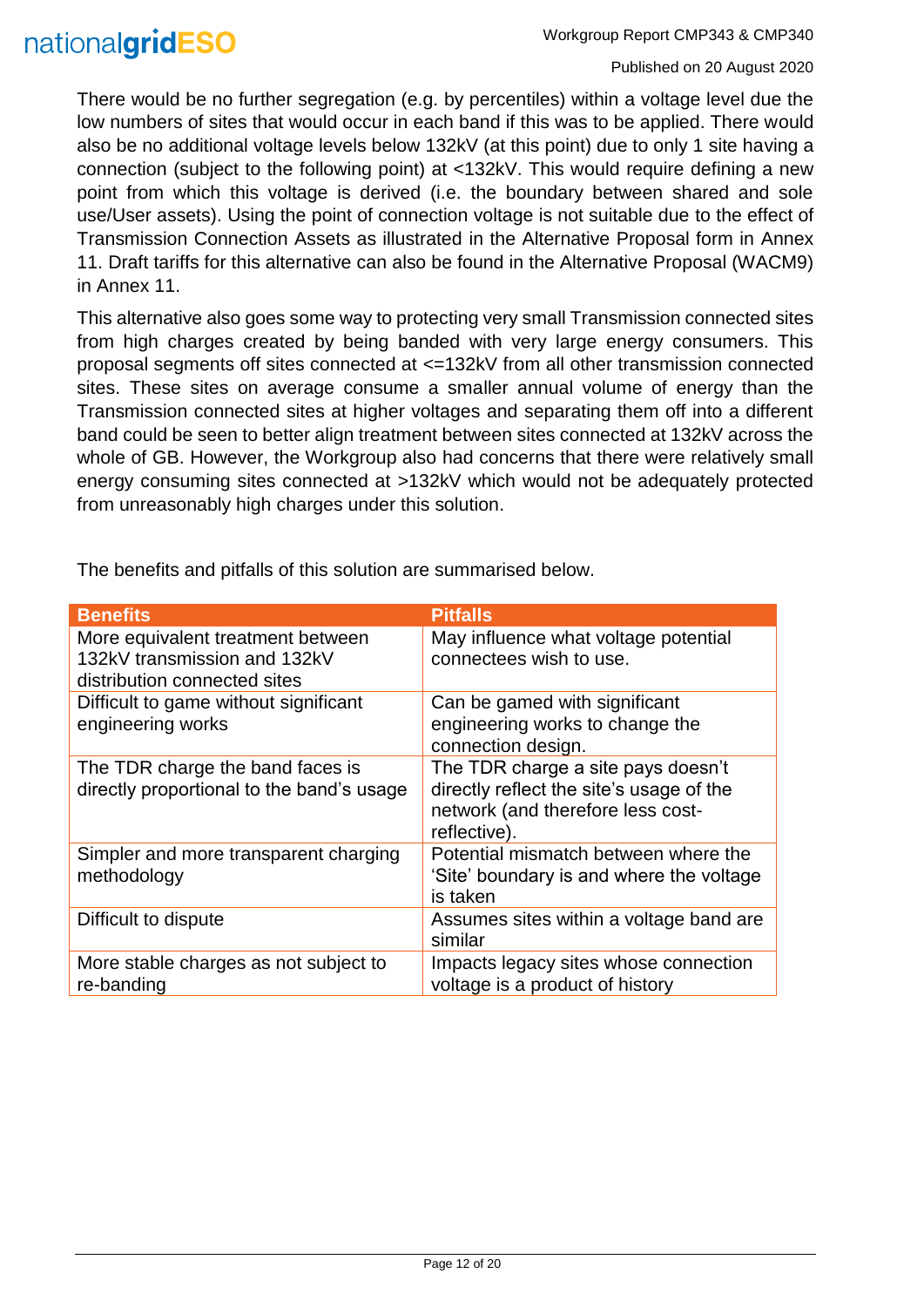

# **Transmission banding options determined by capacity (not taken forwards)**

| <b>Option</b>                                    | <b>NGESO (Proposer's) view</b>                                                                                                                                                                                                                                                                                                                                                                                                                                          | <b>Workgroup</b><br>view |
|--------------------------------------------------|-------------------------------------------------------------------------------------------------------------------------------------------------------------------------------------------------------------------------------------------------------------------------------------------------------------------------------------------------------------------------------------------------------------------------------------------------------------------------|--------------------------|
| <b>Highest Half</b><br><b>Hourly offtake</b>     | This has broadly the same strengths and<br>problems as the annual consumption data<br>item. It would however create an additional<br>distortion between 'baseload' consumers and<br>'peaky' consumers                                                                                                                                                                                                                                                                   | No further<br>comment    |
| <b>Instantaneous</b><br><b>MW offtake</b>        | This is not a commercial product like TEC/MIC<br>and NGESO does not have confidence in the<br>data given it has not gone through robust data<br>validation processes like settlement data. This<br>would also be more difficult for the customer to<br>understand as they will not typically be familiar<br>with the second by second meter reads rather<br>working in Half Hourly intervals.                                                                           | No further<br>comment    |
| <b>Physical</b><br>connection<br>capacity        | Using the physical connection capacity (CEC)<br>for a site would severely disadvantage legacy<br>sites who had a connection set up many years<br>ago when the requirements of the site were<br>different. This is not a commercial product like<br>TEC/MIC and customers would not be able to<br>easily change their CEC to suit their business<br>needs. Additionally, the CEC values are<br>stepped as they correlate to standard sizing of<br>transformer equipment. | No further<br>comment    |
| <b>Prospective</b><br>capacity                   | When applying for a connection the customer<br>requests an import capacity through their<br>application. This can change as customer<br>needs evolve but the ESO does not keep a<br>record of these requests once the site is<br>connected so this would not be a feasible data<br>item to use for banding or existing sites.                                                                                                                                           | No further<br>comment    |
| <b>ELEXON's</b><br>"demand<br>capacity"<br>value | This is a seasonal product that can vary with<br>customer needs and there are easily<br>accessible historical records. However, the<br>capacity is self-reported (and therefore subject<br>to commercial gaming' risk) and there are no<br>penalties for exceeding your self-reported<br>value.                                                                                                                                                                         | No further<br>comment    |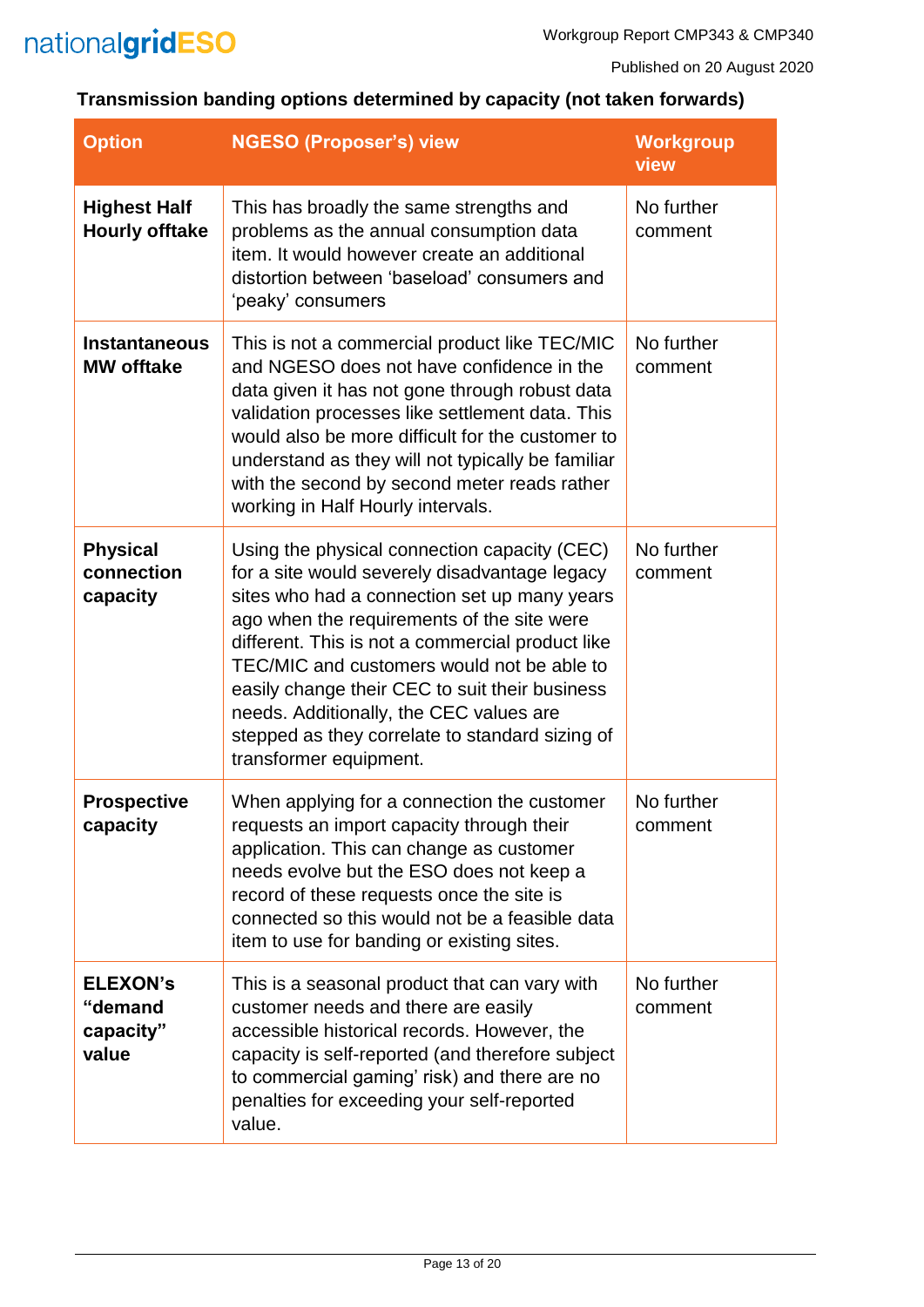#### **A volumetric, p/kWh Residual charge for Unmetered Supply Demand**

Since the CMP332 Workgroup Consultation, the Proposer has updated the CMP343 Original proposal in terms of how UMS Final Demand Sites are charged. Previously the Original proposal was to charge UMS final demand sites using a £/site/day tariff – this was because Ofgem's direction was to make the residual charges unavoidable. However, it became apparent in the CMP332 Workgroup and consultation responses that because there is no specific meter to allocate for UMS, that this could enable owners to lump all of their volumes from different inventories into one inventory (e.g. A Council who had volumes for street lamps, CCTV etc) to avoid the residual charge. The CMP343 solution is a volumetric, p/kWh residual charge for UMS Final Demand Sites.

#### **Alternative solutions**

The below table shows the Workgroup Alternative CUSC Modifications that have been formally raised by the workgroup.

| <b>CMP343</b><br><b>Proposed</b><br><b>Alternatives</b>                                                   | <b>Treatment of negative locational</b>                                                              | <b>Number of</b><br><b>Proposer</b><br><b>Transmission</b><br><b>Bands -</b><br>determined by |               |
|-----------------------------------------------------------------------------------------------------------|------------------------------------------------------------------------------------------------------|-----------------------------------------------------------------------------------------------|---------------|
| <b>Original</b>                                                                                           | Floor at zero                                                                                        | 1 - consumption                                                                               | <b>ESO</b>    |
| <b>Alternative 1</b>                                                                                      | Floor at zero                                                                                        | 2 - consumption                                                                               | <b>EDF</b>    |
| <b>Alternative 2</b>                                                                                      | Floor at zero                                                                                        | 4 - consumption                                                                               | <b>EDF</b>    |
| <b>Alternative 3</b>                                                                                      | No Flooring                                                                                          | 1 - consumption                                                                               | <b>EDF</b>    |
| <b>Alternative 4</b><br><b>No Flooring</b>                                                                |                                                                                                      | 2 - consumption                                                                               | <b>EDF</b>    |
| <b>Alternative 5</b>                                                                                      | No Flooring                                                                                          | 4 - consumption                                                                               | <b>EDF</b>    |
| <b>Alternative 6</b><br>Introduce a £/site/day locational<br>adjustment to negative locational<br>charges |                                                                                                      | 1 - consumption                                                                               | <b>Npower</b> |
| <b>Alternative 7</b>                                                                                      | Introduce a £/site/day locational<br>2 - consumption<br>adjustment to negative locational<br>charges |                                                                                               | <b>EDF</b>    |
| <b>Alternative 8</b>                                                                                      | Introduce a £/site/day locational<br>adjustment to negative locational<br>charges                    | 4 - consumption                                                                               | <b>EDF</b>    |
| <b>Alternative 9</b>                                                                                      | Floor at zero                                                                                        | 1 - voltage                                                                                   | <b>ESO</b>    |

For further details on the above solutions see the Workgroup Alternative Code Modification forms in Annex 11.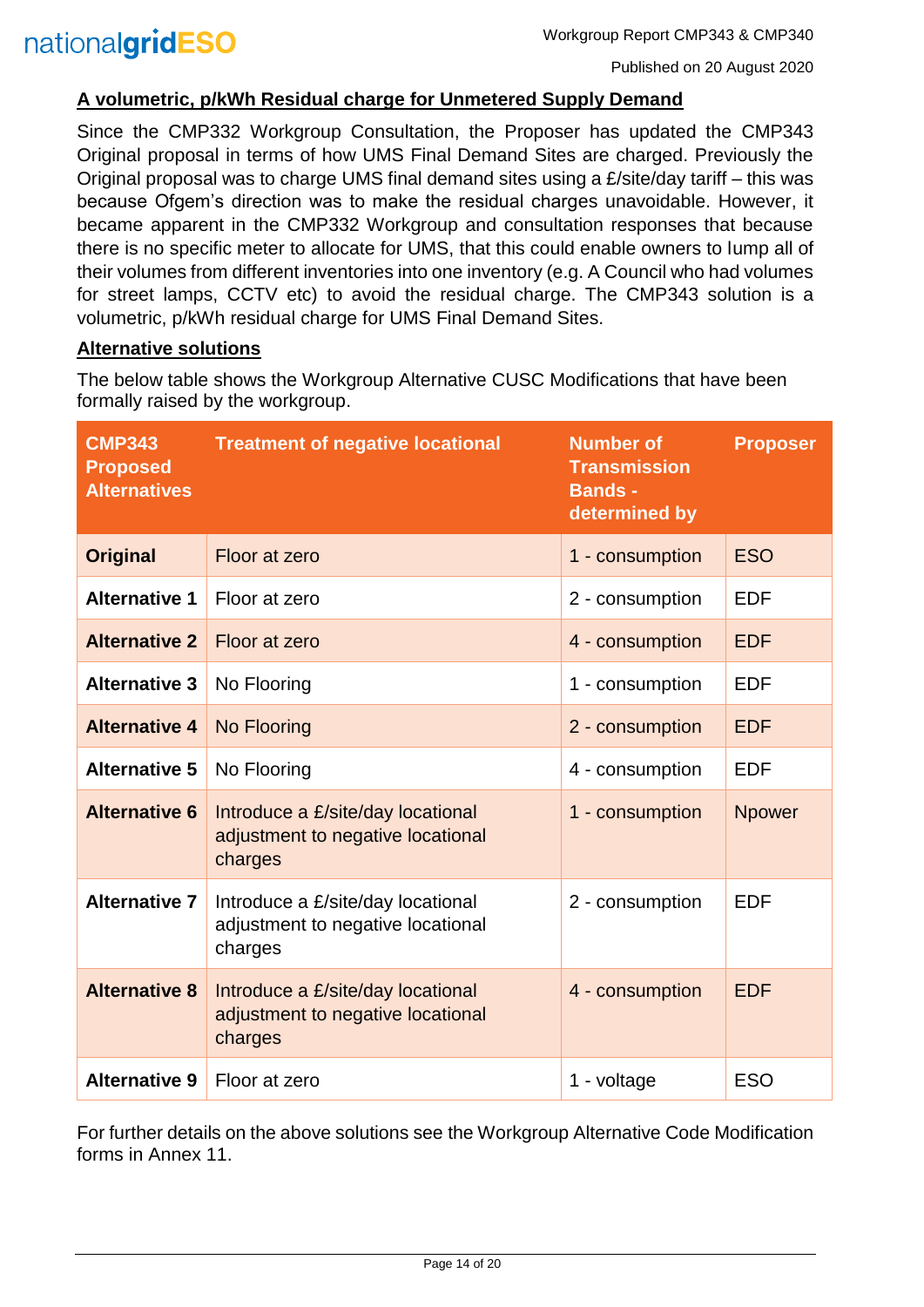

#### **Legal text**

#### **CMP343:**

The legal text for the original and all of the alternatives can be found in Annex 15.

#### **CMP340:**

The legal text for the original and all of the alternatives can be found in Annex 16.

### **What is the impact of this change?**

#### **Who will it impact?**

This is a large-scale change that will require amendments and consequential changes to all Supplier and DNO processes. In particular, NGESO will require data input (likely via Elexon) for site level information of capacity and annual consumption and site counts per relevant Band or category. This will further need to be broken down by Grid Supply Point Group and Supplier to allow relevant billing processes to take place. There is a contingency between this CMP and the DCUSA/BSC changes – this CMP will create the charging methodology, but it cannot be practically implemented until the relevant non-CUSC changes are approved and the requisite data-gathering processes are completed.

#### **What are the positive impacts?**

Ofgem has established that there are consumer benefits to this change due to certain types of customers no longer being able to avoid the costs of residual transmission charges.

### **Workgroup vote**

The Workgroup met on 12 August 2020 to carry out their Workgroup vote. 8 Workgroup Members voted, and the full Workgroup vote can be found in Annexes 17 (CMP343) and 18 (CMP340). The tables below provide:

- a summary of how many Workgroup members believed the Original and each of the nine WACMs were better than the Baseline; and
- a summary of the Workgroup members views on the best option to implement this change.

The applicable CUSC objectives are:

#### **CUSC charging objectives (CMP343)**

(a) That compliance with the use of system charging methodology facilitates effective competition in the generation and supply of electricity and (so far as is consistent therewith) facilitates competition in the sale, distribution and purchase of electricity;

(b) That compliance with the use of system charging methodology results in charges which reflect, as far as is reasonably practicable, the costs (excluding any payments between transmission licensees which are made under and accordance with the STC) incurred by transmission licensees in their transmission businesses and which are compatible with standard licence condition C26 requirements of a connect and manage connection);

(c) That, so far as is consistent with sub-paragraphs (a) and (b), the use of system charging methodology, as far as is reasonably practicable, properly takes account of the developments in transmission licensees' transmission businesses;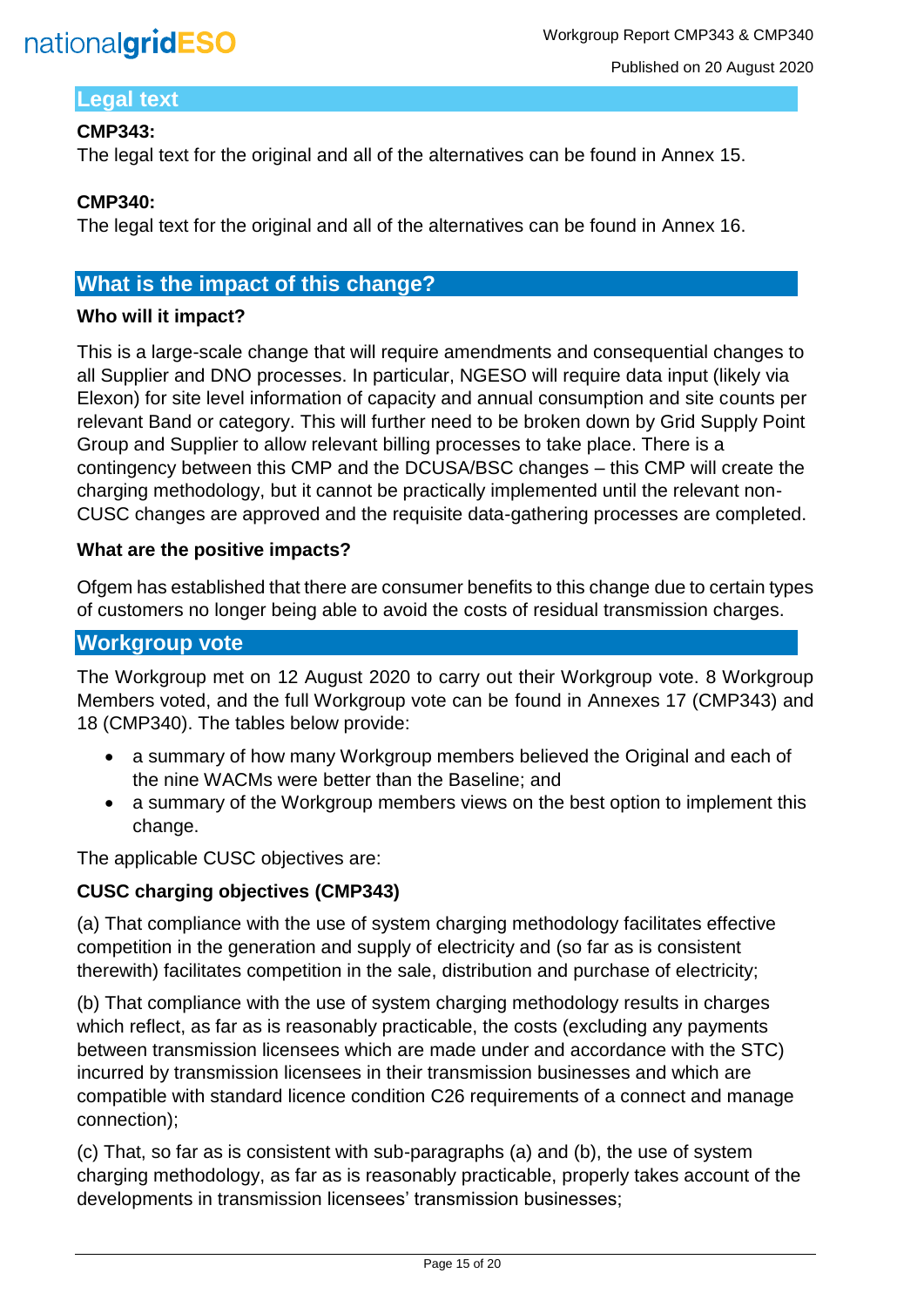(d) Compliance with the Electricity Regulation and any relevant legally binding decision of the European Commission and/or the Agency. These are defined within the National Grid Electricity Transmission plc Licence under Standard Condition C10, paragraph 1 \*; and

(e) To promote efficiency in the implementation and administration of the use of system charging methodology.

#### **CUSC non-charging objectives (CMP340)**

(a) The efficient discharge by the Licensee of the obligations imposed on it by the Act and the Transmission Licence;

(b) Facilitating effective competition in the generation and supply of electricity, and (so far as consistent therewith) facilitating such competition in the sale, distribution and purchase of electricity;

(c) Compliance with the Electricity Regulation and any relevant legally binding decision of the European Commission and/or the Agency \*; and

(d) Promoting efficiency in the implementation and administration of the CUSC arrangements.

\*Objective (c) refers specifically to European Regulation 2009/714/EC. Reference to the Agency is to the Agency for the Cooperation of Energy Regulators (ACER).

#### **CMP343 - Assessment of the Original and WACM1 to WACM9 vs the Baseline (the current CUSC arrangements)**

The Workgroup concluded by majority that the Original, WACM1, WACM2, WACM3, WACM4, WACM5 and WACM9 better facilitated the CUSC Objectives than the Baseline. However, there was support for WACM6, WACM7 and WACM8.

| <b>Proposed Solution</b> | Of the 8 votes, how many said that this option<br>was better than the Baseline |
|--------------------------|--------------------------------------------------------------------------------|
| Original                 |                                                                                |
| WACM1                    |                                                                                |
| WACM <sub>2</sub>        | 8                                                                              |
| WACM3                    | 5                                                                              |
| WACM4                    | 5                                                                              |
| WACM5                    | 5                                                                              |
| WACM6                    | И                                                                              |
| WACM7                    | 13                                                                             |
| WACM8                    | 3                                                                              |
| WACM9                    |                                                                                |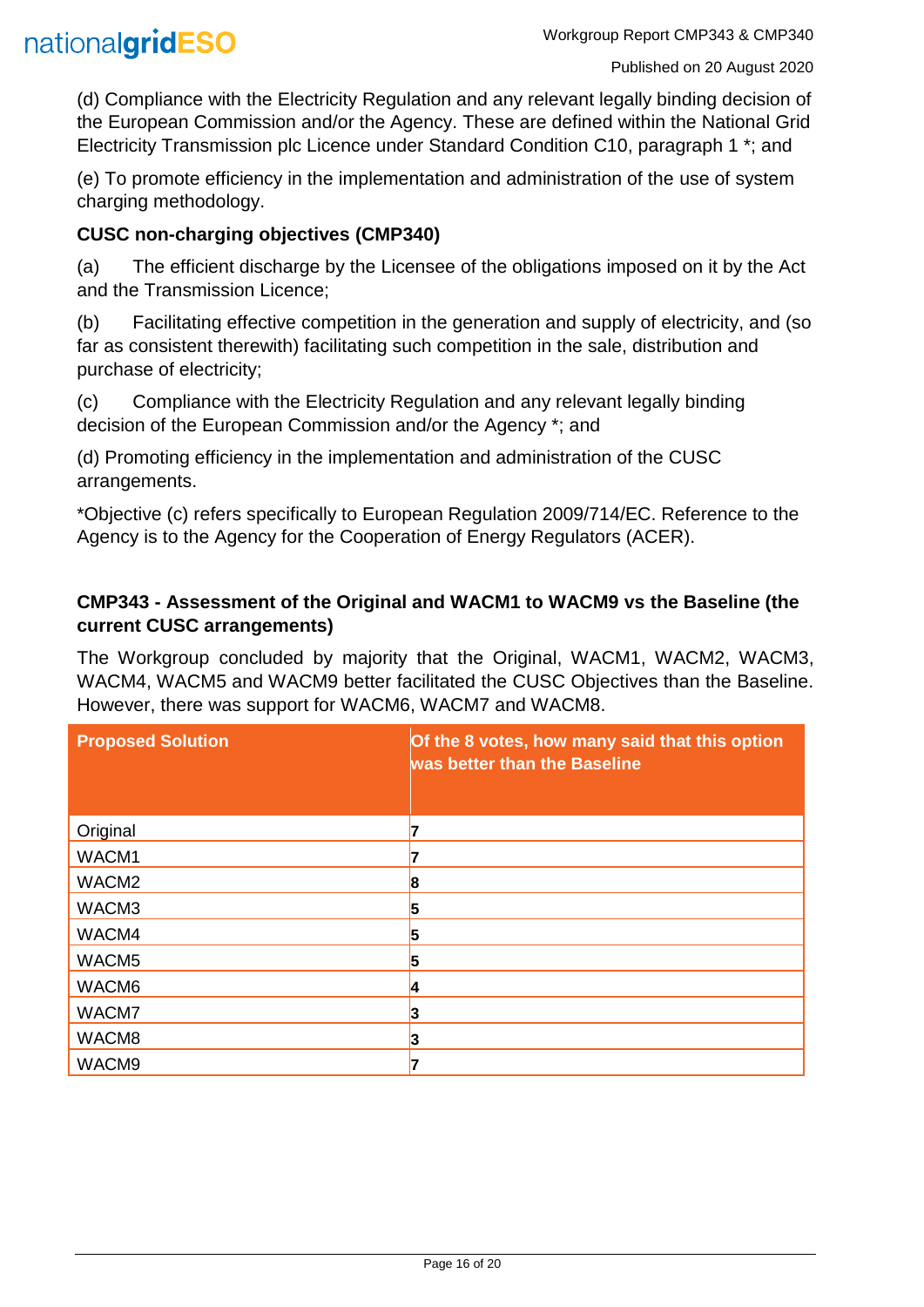Published on 20 August 2020

#### **CMP343 Best Option**

| <b>Workgroup</b><br><b>Member</b> | <b>Company</b>      | <b>BEST Option?</b> | <b>Which objective(s) does</b><br>the change better<br>facilitate? (if baseline not<br>applicable) |
|-----------------------------------|---------------------|---------------------|----------------------------------------------------------------------------------------------------|
| <b>Eleanor Horn</b>               | <b>NGESO</b>        | Original            | a, b, c                                                                                            |
| Karl Maryon                       | Haven Power Limited | Original            | a, b, c                                                                                            |
| <b>Garth Graham</b>               | <b>SSE</b>          | Original            | a, b, c                                                                                            |
| Simon Lord                        | Engie               | WACM <sub>2</sub>   | a, b                                                                                               |
| Simon Vicary                      | <b>EDF</b> Energy   | WACM <sub>5</sub>   | a, b                                                                                               |
| Robert Longden                    | Cornwall Insight    | Original            | a, b                                                                                               |
| <b>Grace March</b>                | Sembcorp            | Original            | a, b, c                                                                                            |
| Lee Stone                         | E.ON                | WACM3               | a, b, c                                                                                            |

#### **CMP340 - Assessment of the Original, WACM1 and WACM2 vs the Baseline (the current CUSC arrangements)**

The Workgroup concluded unanimously that the Original, WACM1 and WACM2 all better facilitated the CUSC Objectives than the Baseline.

| <b>Proposed Solution</b> | Of the 8 votes, how many said that this option<br>was better than the Baseline |
|--------------------------|--------------------------------------------------------------------------------|
| Original                 |                                                                                |
| WACM1                    |                                                                                |
| WACM <sub>2</sub>        |                                                                                |

#### **CMP340 Best Option**

| <b>Workgroup Member Company</b> |                            | <b>BEST Option?</b> | Which objective(s) does the<br>change better facilitate? (if<br>baseline not applicable) |
|---------------------------------|----------------------------|---------------------|------------------------------------------------------------------------------------------|
| Eleanor Horn                    | <b>NGESO</b>               | Original            | a, b, d                                                                                  |
| Karl Maryon                     | <b>Haven Power Limited</b> | Original            | a, d                                                                                     |
| <b>Garth Graham</b>             | <b>SSE</b>                 | Original            | a, b                                                                                     |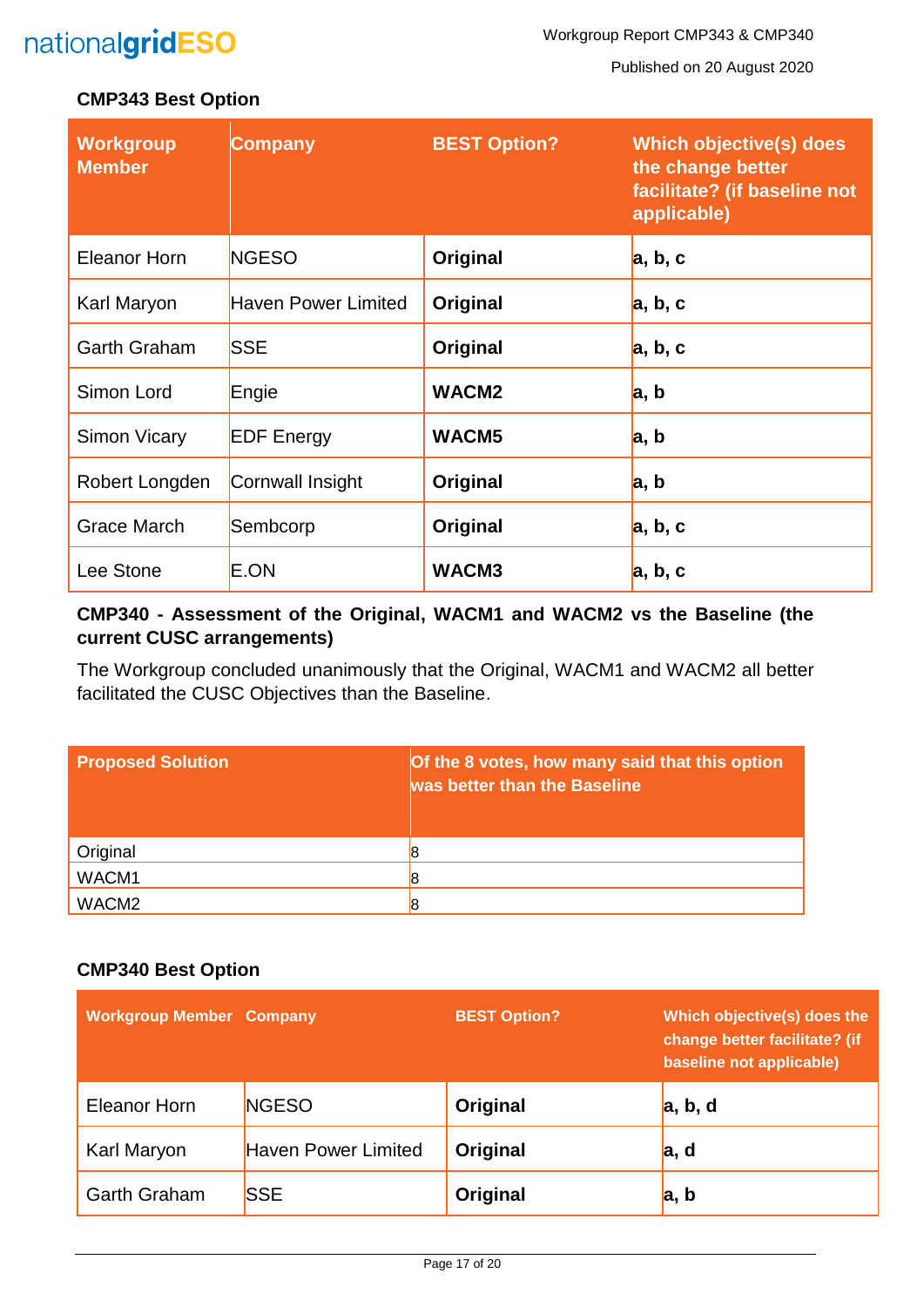

l

Workgroup Report CMP343 & CMP340

Published on 20 August 2020

| Simon Lord          | Engie             | Original | a, b    |
|---------------------|-------------------|----------|---------|
| <b>Simon Vicary</b> | <b>EDF Energy</b> | Original | a, b    |
| Robert Longden      | Cornwall Insight  | Original | a, b    |
| <b>Grace March</b>  | Sembcorp          | Original | a, d    |
| Lee Stone           | E.ON              | Original | a, b, d |

### **When will this change take place?**

The Authority has issued a modified Direction<sup>7</sup> to ESO to withdraw CMP332 and raise a new Proposal to give effect to the TCR Decision with an implementation date of 1 April 2022.

An Authority decision is needed as soon as is practicable to support the development of the substantial system and process changes at ESO and within Industry needed to implement the solution. The current timescales for the modification are to deliver the Final Modification Report to Ofgem on 6 October 2020. Until a decision is received from the Authority on the preferred solution there is still uncertainty about some of the finer points of the solution where alternatives may be raised. This uncertainty impacts on implementation planning capability. To minimise inefficient system and process change planning the ESO needs to receive a decision from the Authority on CMP343 by 30 November 2020.

| <b>Acronym</b>         | <b>Meaning</b>                                                |
|------------------------|---------------------------------------------------------------|
| <b>BSC</b>             | <b>Balancing and Settlement Code</b>                          |
| <b>Baseline</b>        | The current methodology in code                               |
| <b>CMP</b>             | <b>CUSC Modification Proposal</b>                             |
| <b>CUSC</b>            | Connection and Use of System Code                             |
| <b>DCLF ICRP model</b> | Direct Current Load Flow Investment Cost Related Pricing      |
|                        | Model – otherwise known as the Transport and Tariff model for |
|                        | calculating TNUoS tariffs.                                    |
| <b>DCP</b>             | <b>Distribution Code Proposal</b>                             |
| <b>DCUSA</b>           | Distribution Connection and Use of System Agreement           |
| <b>DNO</b>             | <b>Distribution Network Operator</b>                          |
| <b>EAC</b>             | <b>Estimated Annual Consumption</b>                           |
| <b>EHV</b>             | Extra High Voltage                                            |
| <b>ESO</b>             | <b>National Grid Electricity System Operator</b>              |
| EV                     | <b>Electric Vehicle</b>                                       |
| <b>FDS</b>             | <b>Final Demand Site</b>                                      |

## **Acronyms, key terms and reference material**

<sup>7</sup> [https://www.ofgem.gov.uk/publications-and-updates/consent-withdraw-cmp332-and-direction-raise-new](https://www.ofgem.gov.uk/publications-and-updates/consent-withdraw-cmp332-and-direction-raise-new-cusc-modification-proposal-new-transmission-demand-residual-charges-targeted-charging-review-tcr-1)[cusc-modification-proposal-new-transmission-demand-residual-charges-targeted-charging-review-tcr-1](https://www.ofgem.gov.uk/publications-and-updates/consent-withdraw-cmp332-and-direction-raise-new-cusc-modification-proposal-new-transmission-demand-residual-charges-targeted-charging-review-tcr-1)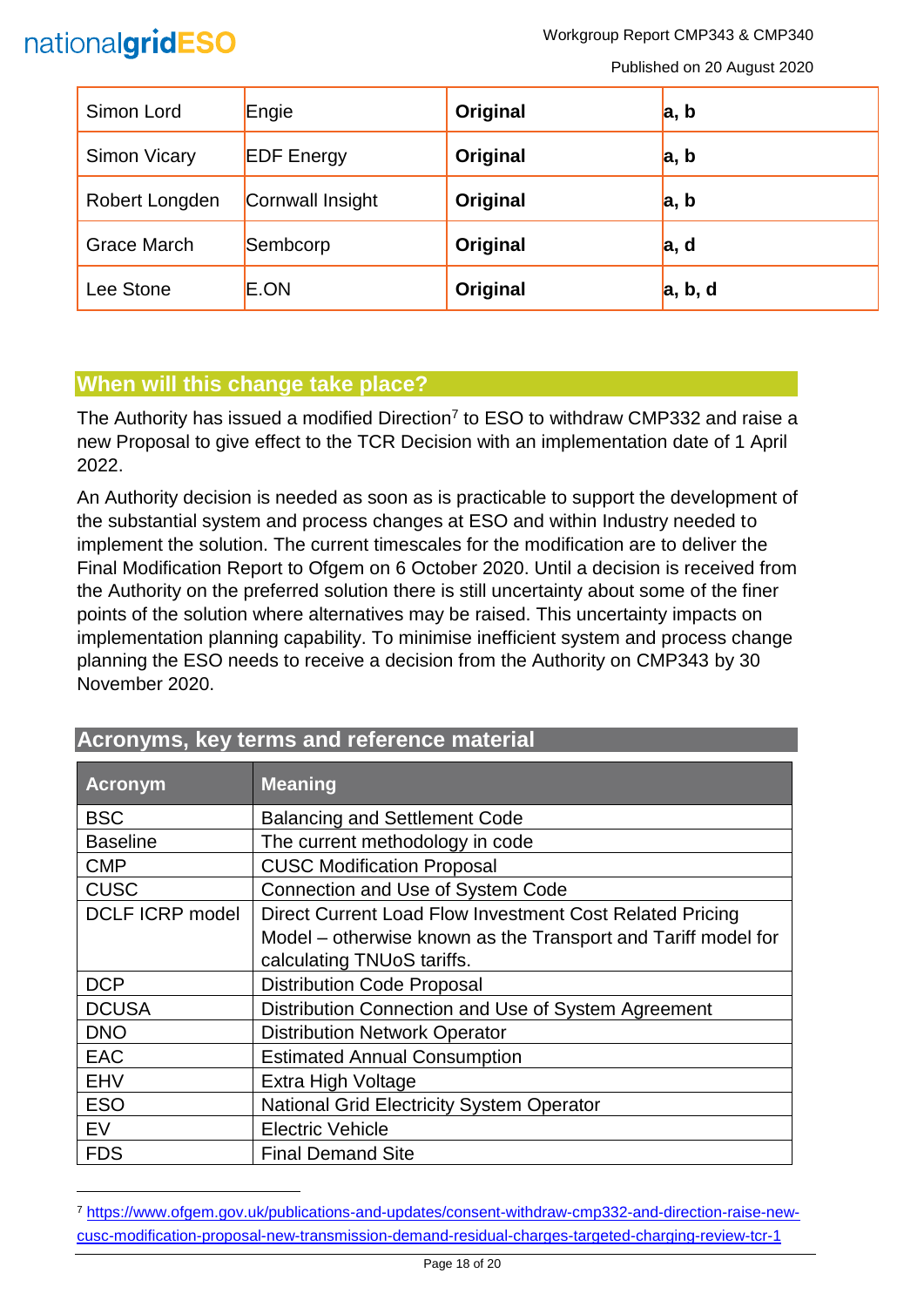Published on 20 August 2020

| HH           | <b>Half Hourly</b>                                              |
|--------------|-----------------------------------------------------------------|
| <b>HV</b>    | <b>High Voltage</b>                                             |
| <b>IDNO</b>  | <b>Independent Distribution Network Operator</b>                |
| <b>LLFC</b>  | <b>Line Loss Factor Class</b>                                   |
| <b>LV</b>    | Low Voltage                                                     |
| <b>MCB</b>   | <b>Measurement Class B</b>                                      |
| <b>MCD</b>   | <b>Measurement Class D</b>                                      |
| <b>MIC</b>   | <b>Maximum Import Capacity</b>                                  |
| <b>MPAN</b>  | <b>Meter Point Administration Number</b>                        |
| <b>MRA</b>   | <b>Master Registration Agreement</b>                            |
| <b>NETSO</b> | <b>National Electricity Transmission System Operator</b>        |
| <b>NHH</b>   | Non-Half Hourly                                                 |
| <b>PID</b>   | <b>ENA Targeted Charging Review Project Initiation document</b> |
| <b>SCR</b>   | <b>Significant Code Review</b>                                  |
| <b>TNUoS</b> | Transmission Network Use of System                              |
| <b>TCR</b>   | <b>Targeted Charging Review</b>                                 |
| <b>TDR</b>   | <b>Transmission Demand Residual</b>                             |
| <b>UMS</b>   | <b>Unmetered Supplies</b>                                       |

#### **Reference material:**

- 1. [Ofgem direction letter](https://www.ofgem.gov.uk/system/files/docs/2019/11/cusc_direction_1.pdf)
- 2. [Ofgem Targeted Charging Review decision](https://www.ofgem.gov.uk/system/files/docs/2019/12/full_decision_doc_updated.pdf)
- 3. [ENA Targeted Charging Review Project Initiation document](https://urldefense.com/v3/__http:/www.chargingfutures.com/media/1390/tcr-joint-eso-dno-pid-v10.pdf__;!70_KdN2uTJA!iTCC0uKa-KGiJ-mbkt9wKAdUd4VEQgNAnFADH7gkPuWIOXPyWFJ25WItQW-c8yUgXR06uw$)
- 4. [ENA Targeted Charging Review Updated Project Initiation document](http://www.chargingfutures.com/media/1444/tcr-joint-eso-dno-pid-update-v11.pdf)
- 5. Ofgem updated direction letter [with implementation date April 2022](https://www.ofgem.gov.uk/publications-and-updates/consent-withdraw-cmp332-and-direction-raise-new-cusc-modification-proposal-new-transmission-demand-residual-charges-targeted-charging-review-tcr-1)

## **Annexes**

| <b>Annex</b> | <b>Information</b>                                         |
|--------------|------------------------------------------------------------|
| Annex 1      | <b>CMP343 Proposal Form</b>                                |
| Annex 2      | <b>CMP340 Proposal Form</b>                                |
| Annex 3      | <b>CMP343 Terms of Reference</b>                           |
| Annex 4      | <b>CMP340 Terms of Reference</b>                           |
| Annex 5      | <b>CMP332 Workgroup Consultation</b>                       |
| Annex 6      | <b>CMP332 Workgroup Consultation Responses Summary</b>     |
| Annex 7      | <b>CMP332 Workgroup Consultation Responses</b>             |
| Annex 8      | <b>Updated Transmission Banding Analysis</b>               |
| Annex 9      | <b>Updated Transmission Banding Analysis - Assumptions</b> |